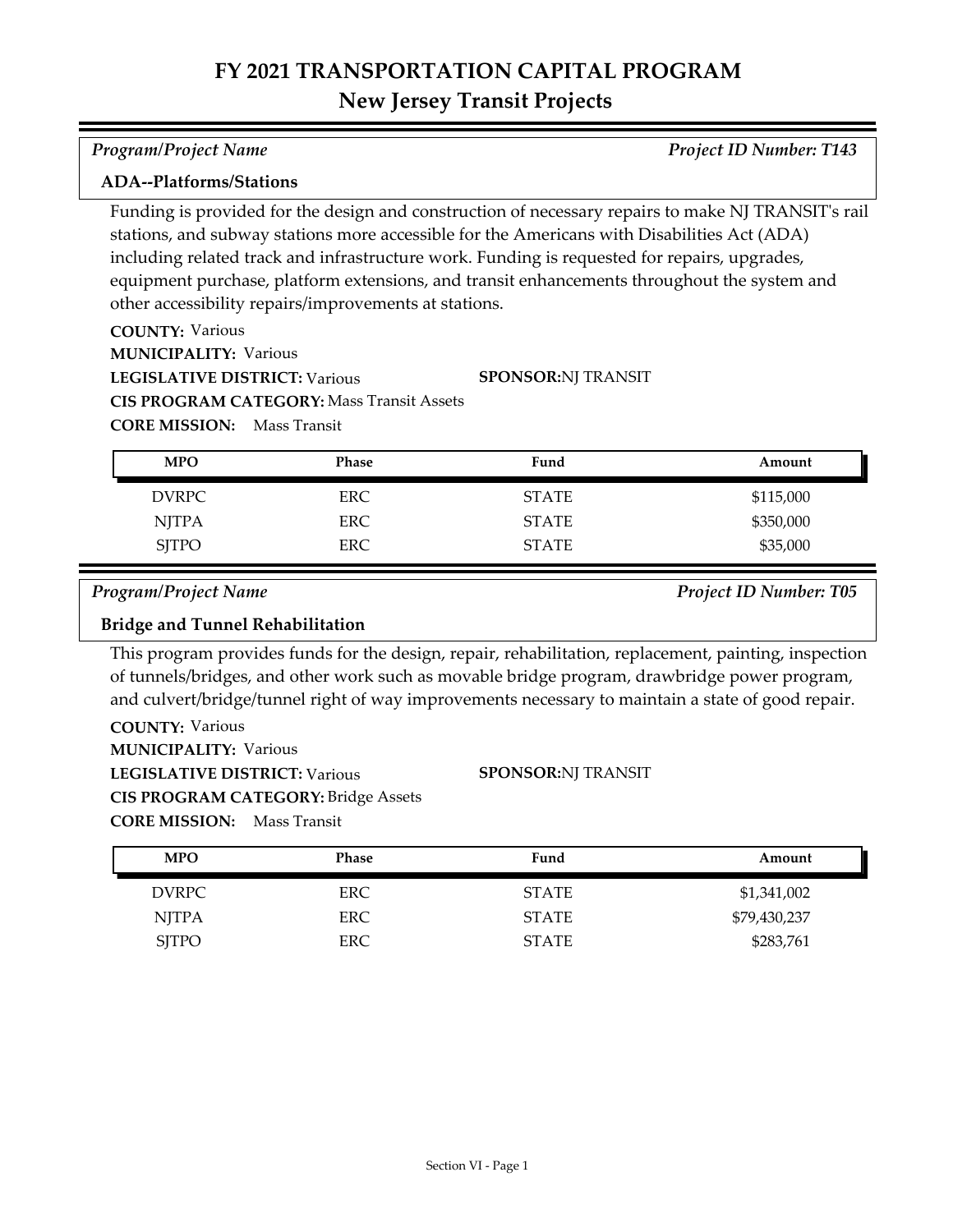### *Program/Project Name Project ID Number: T111*

### **Bus Acquisition Program**

This program provides funds for replacement of transit, commuter, access link, and suburban buses for NJ TRANSIT as they reach the end of their useful life as well as the purchase of additional buses to meet service demands. Federal lease payments are provided for 1371 Cruiser buses. Pay-asyou-go funding is provided for over 2300 buses replacements over the next 10-years including but not limited to cruiser buses, NABI buses, and articulated buses. Toll Credit will be used as the nonfederal match. An explanation of toll credit can be found in the Introduction Section of the STIP.

**COUNTY:** Various

**MUNICIPALITY: Various** 

**LEGISLATIVE DISTRICT:** Various

**CIS PROGRAM CATEGORY:** Mass Transit Assets

**CORE MISSION:** Mass Transit

| <b>MPO</b>   | <b>Phase</b> | Fund         | Amount      |
|--------------|--------------|--------------|-------------|
| DVRPC        | <b>CAP</b>   | <b>STATE</b> | \$1,610,000 |
| <b>NJTPA</b> | CAP          | <b>STATE</b> | \$4,900,000 |
| <b>SJTPO</b> | CAP          | <b>STATE</b> | \$490,000   |

**SPONSOR:** NJ TRANSIT

*Program/Project Name Project ID Number: T06*

### **Bus Passenger Facilities/Park and Ride**

This program provides funds for the bus park and ride program, improvements to bus passenger facilities and the purchase and installation of bus stop signs and shelters systemwide. This program also involves the construction of an improved vehicular ground transportation facility at Frank R. Lautenberg (FRL) Station in Secaucus, NJ. Pedestrian connections to the rail terminal and signage improvements within and outside of the station are also included as part of this project including but not limited to acquisition of properties and any items or services needed to support the acquisition.

**COUNTY:** Various **LEGISLATIVE DISTRICT:** Various **MUNICIPALITY: Various CORE MISSION:** Mass Transit **CIS PROGRAM CATEGORY:** Mass Transit Assets**SPONSOR:** NJ TRANSIT

| <b>MPO</b>   | <b>Phase</b> | Fund         | Amount    |
|--------------|--------------|--------------|-----------|
| <b>DVRPC</b> | ERC.         | <b>STATE</b> | \$184,000 |
| <b>NJTPA</b> | <b>ERC</b>   | <b>STATE</b> | \$560,000 |
| <b>SJTPO</b> | ERC          | <b>STATE</b> | \$56,000  |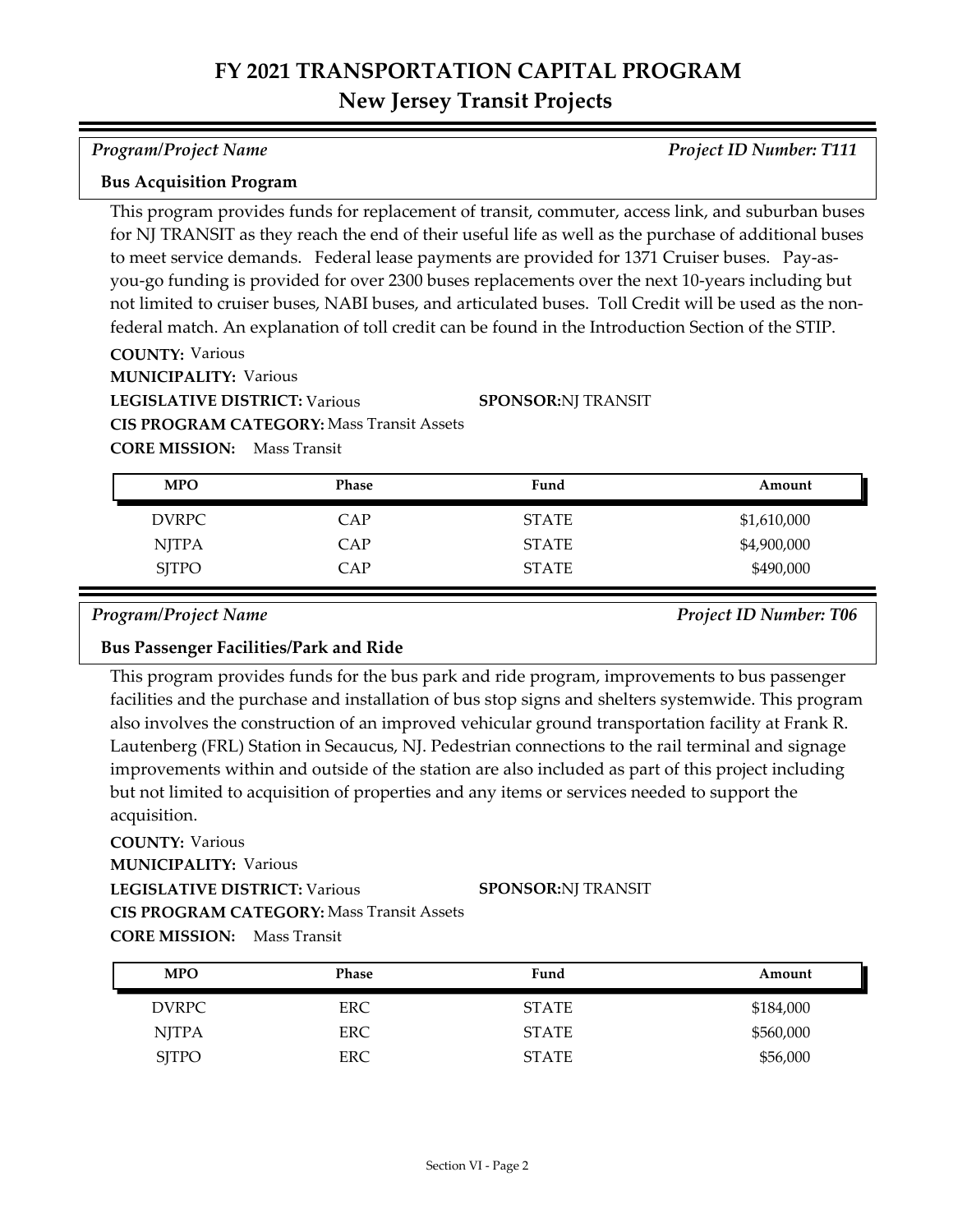*Program/Project Name Project ID Number: T08*

### **Bus Support Facilities and Equipment**

This program provides funds to maintain NJ TRANSIT's bus fleet including but not limited to, bus tires, engines and transmissions and other parts, support vehicles\equipment (for bus operations), maintenance equipment, and bus mid-life overhaul needs. Also included is midlife rehabilitation of bus facilities, other capital improvements to various support facilities and bus mid-life overhauls including but not limited to acquisition of properties and any items or services needed to support the acquisition. This program also involves the replacement of two CNG Compressor filling stations at Howell Garage.

**COUNTY:** Various **LEGISLATIVE DISTRICT:** Various **MUNICIPALITY: Various CIS PROGRAM CATEGORY:** Mass Transit Assets

**SPONSOR:** NJ TRANSIT

| <b>MPO</b>   | <b>Phase</b> | Fund             | Amount       |
|--------------|--------------|------------------|--------------|
| <b>DVRPC</b> | <b>ERC</b>   | 20S-STATE        | \$707,421    |
| <b>DVRPC</b> | <b>ERC</b>   | <b>SECT 5339</b> | \$999,706    |
| <b>DVRPC</b> | <b>ERC</b>   | <b>STATE</b>     | \$382,779    |
| <b>NJTPA</b> | <b>ERC</b>   | 20S-STATE        | \$54,077,277 |
| <b>NJTPA</b> | <b>ERC</b>   | <b>SECT 5339</b> | \$18,742,583 |
| <b>NJTPA</b> | ERC          | <b>STATE</b>     | \$29,260,723 |
| <b>SJTPO</b> | ERC          | 20S-STATE        | \$215,302    |
| <b>SJTPO</b> | ERC          | <b>SECT 5339</b> | \$304,258    |
| <b>SITPO</b> | <b>ERC</b>   | <b>STATE</b>     | \$116,498    |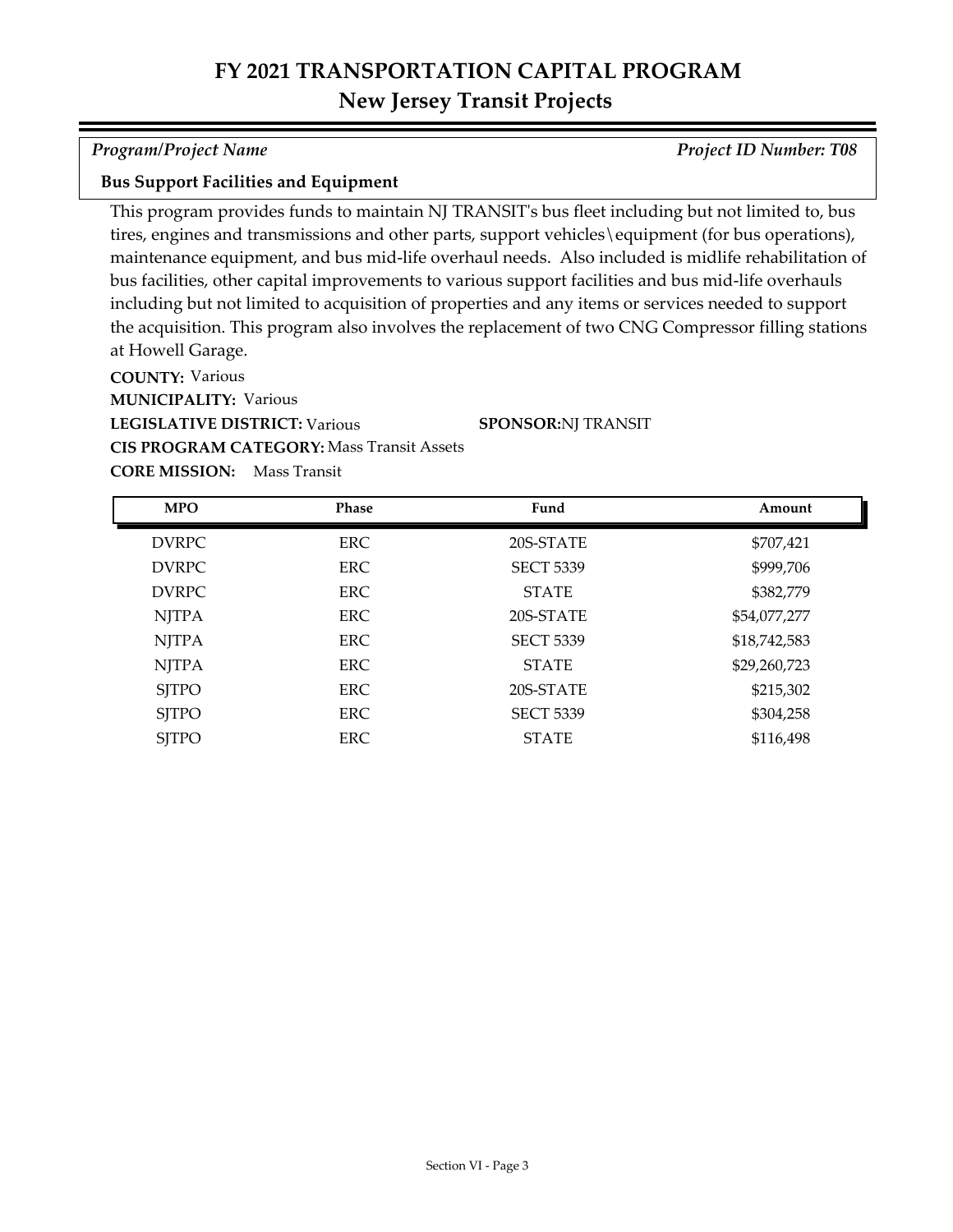# **FY 2021 TRANSPORTATION CAPITAL PROGRAM**

# **New Jersey Transit Projects**

| <b>Program/Project Name</b> | <b>Project ID Number: T68</b> |
|-----------------------------|-------------------------------|

## **Capital Program Implementation**

Funding is provided for capital project management activities associated with capital program/project delivery including procurement and DBE/SBE activities.

## **COUNTY:** Various

**MUNICIPALITY: Various** 

**LEGISLATIVE DISTRICT:** Various

**CIS PROGRAM CATEGORY:** Mass Transit Assets

**SPONSOR:** NJ TRANSIT

| <b>MPO</b>   | Phase | Fund         | Amount       |
|--------------|-------|--------------|--------------|
| <b>DVRPC</b> | ERC.  | 20S-STATE    | \$1,234,640  |
| <b>DVRPC</b> | ERC.  | <b>STATE</b> | \$3,703,460  |
| <b>NJTPA</b> | ERC.  | 20S-STATE    | \$3,757,600  |
| <b>NJTPA</b> | ERC.  | <b>STATE</b> | \$11,271,400 |
| <b>SITPO</b> | ERC.  | 20S-STATE    | \$375,760    |
| <b>SJTPO</b> | ERC.  | <b>STATE</b> | \$1,127,140  |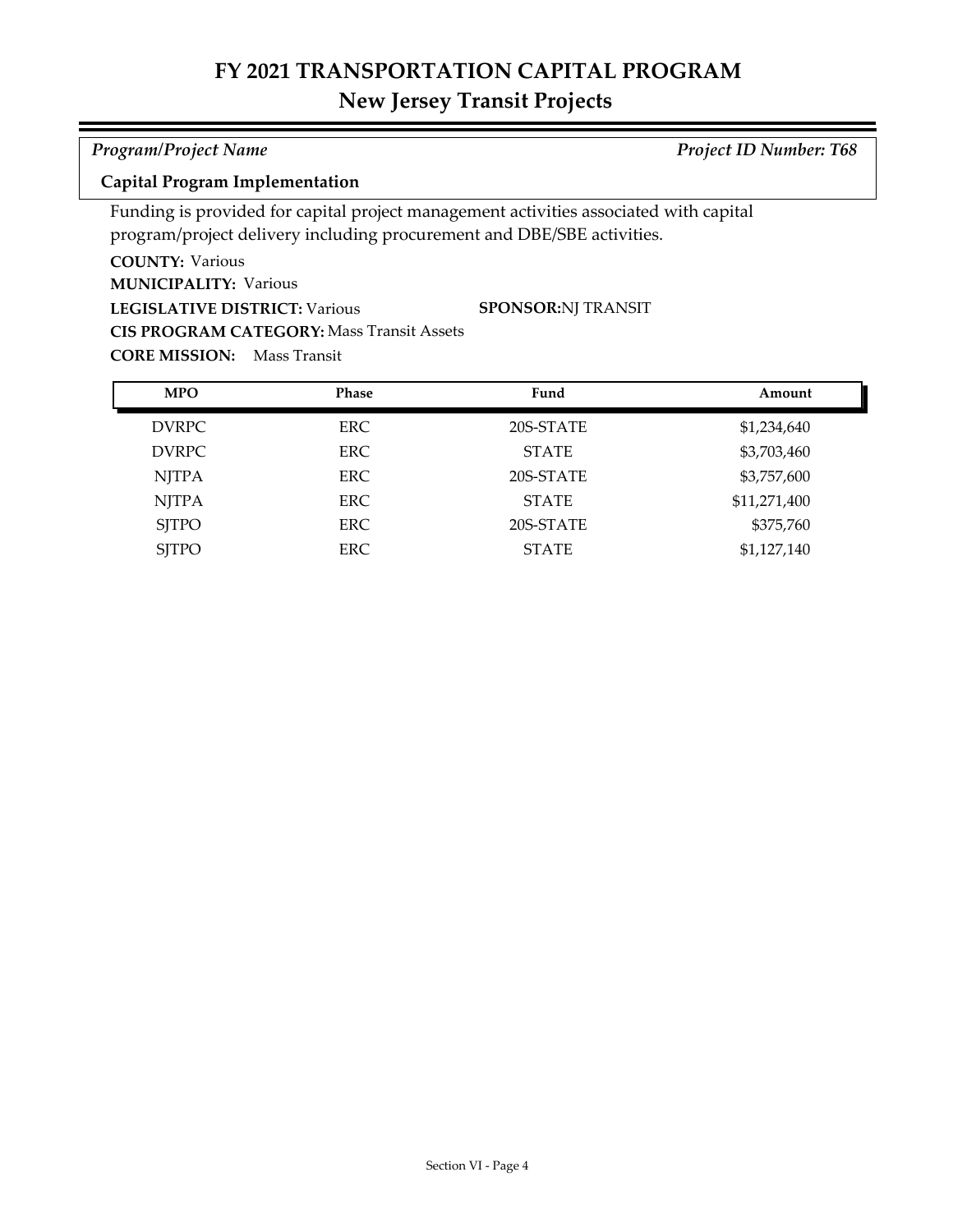### *Program/Project Name Project ID Number: T515*

# **Casino Revenue Fund**

State law provides 8.5% of the Casino Tax Fund to be appropriated for transportation services for senior and disabled persons. This element also supports capital improvements that benefit the senior and disabled populations. The law provides 85% of these funds to be made available to the counties through NJ TRANSIT for capital, operating, and administrative expenses for the provision of locally coordinated para-transit services. The amount each county receives is determined by utilizing an allocation formula based on the number of residents 60 years of age and over as reflected in the most recent U.S. Census Report.

**COUNTY:** Various **LEGISLATIVE DISTRICT:** Various **MUNICIPALITY: Various CORE MISSION:** Mass Transit This project is funded under the provisions of Section 13 of P.L. 1995, c.108. **CIS PROGRAM CATEGORY:** Local System Support**SPONSOR:** NJ TRANSIT

| <b>MPO</b>   | <b>Phase</b> | Fund                      | Amount      |
|--------------|--------------|---------------------------|-------------|
| <b>DVRPC</b> | CAP          | <b>20S-CASINO REVENUE</b> | \$1,064,193 |
| <b>DVRPC</b> | CAP          | <b>CASINO REVENUE</b>     | \$3,192,807 |
| <b>NJTPA</b> | CAP          | <b>20S-CASINO REVENUE</b> | \$3,238,825 |
| <b>NJTPA</b> | CAP          | <b>CASINO REVENUE</b>     | \$9,717,175 |
| <b>SITPO</b> | CAP          | 20S-CASINO REVENUE        | \$323,983   |
| <b>SJTPO</b> | CAP          | <b>CASINO REVENUE</b>     | \$972,018   |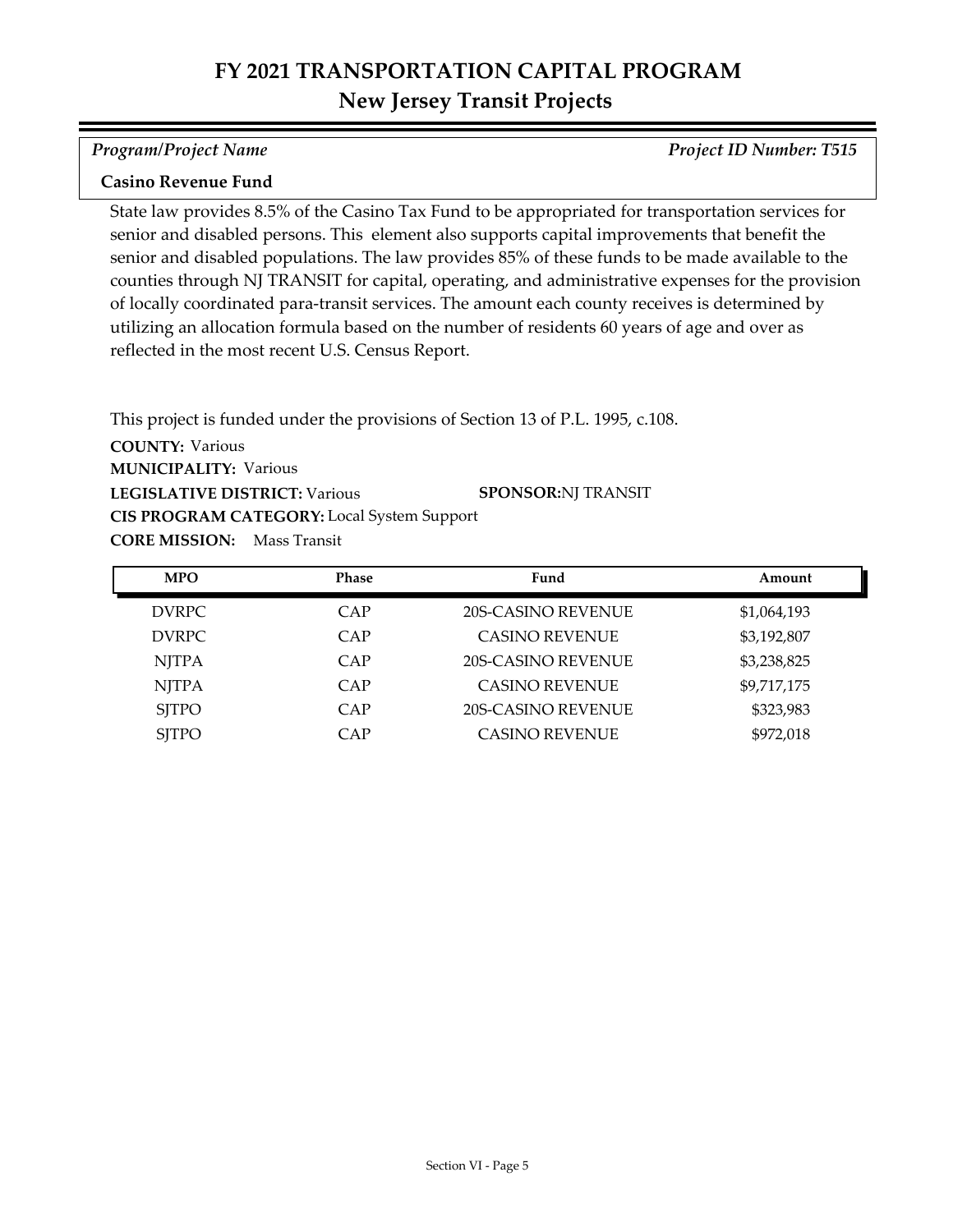| Program/Project Name                                                                                      |              |                                                                                                                                                                                                                                                                                                                 | Project ID Number: T170       |  |
|-----------------------------------------------------------------------------------------------------------|--------------|-----------------------------------------------------------------------------------------------------------------------------------------------------------------------------------------------------------------------------------------------------------------------------------------------------------------|-------------------------------|--|
| <b>Cumberland County Bus Program</b>                                                                      |              |                                                                                                                                                                                                                                                                                                                 |                               |  |
| maintenance costs.                                                                                        |              | This program provides funds for capital and operating assistance for Cumberland County UZA,<br>including purchase of buses, minivans, support equipment, facility improvements and capital                                                                                                                      |                               |  |
| Introduction Section of the STIP.                                                                         |              | Toll Credit will be used as the non-federal match. An explanation of toll credit can be found in the                                                                                                                                                                                                            |                               |  |
| <b>COUNTY: Cumberland</b><br><b>MUNICIPALITY: Various</b>                                                 |              | This project is funded under the provisions of Section 13 of P.L. 1995, c.108.                                                                                                                                                                                                                                  |                               |  |
| <b>LEGISLATIVE DISTRICT: Various</b>                                                                      |              | <b>SPONSOR:NJ TRANSIT</b>                                                                                                                                                                                                                                                                                       |                               |  |
| CIS PROGRAM CATEGORY: Local System Support                                                                |              |                                                                                                                                                                                                                                                                                                                 |                               |  |
| <b>CORE MISSION:</b> Mass Transit                                                                         |              |                                                                                                                                                                                                                                                                                                                 |                               |  |
| <b>MPO</b>                                                                                                | <b>Phase</b> | Fund                                                                                                                                                                                                                                                                                                            | Amount                        |  |
|                                                                                                           |              |                                                                                                                                                                                                                                                                                                                 |                               |  |
| <b>SJTPO</b>                                                                                              | CAP          | <b>SECT 5307</b>                                                                                                                                                                                                                                                                                                | \$1,020,000                   |  |
| Program/Project Name                                                                                      |              |                                                                                                                                                                                                                                                                                                                 | <b>Project ID Number: T16</b> |  |
| <b>Environmental Compliance</b>                                                                           |              |                                                                                                                                                                                                                                                                                                                 |                               |  |
|                                                                                                           |              | Funding is provided for compliance with environmental regulations at both bus, light rail and rail<br>facilities and operating support includes but is not limited to replacement of leaking fuel tanks, clean<br>up of contaminated soil and ground water, oil/water separators, asbestos removal, and fueling |                               |  |
| station improvements at various facilities etc.<br><b>COUNTY: Various</b><br><b>MUNICIPALITY: Various</b> |              |                                                                                                                                                                                                                                                                                                                 |                               |  |
| <b>LEGISLATIVE DISTRICT: Various</b>                                                                      |              | <b>SPONSOR:NJ TRANSIT</b>                                                                                                                                                                                                                                                                                       |                               |  |
| <b>CIS PROGRAM CATEGORY: Mass Transit Assets</b>                                                          |              |                                                                                                                                                                                                                                                                                                                 |                               |  |
| <b>CORE MISSION:</b> Mass Transit                                                                         |              |                                                                                                                                                                                                                                                                                                                 |                               |  |

| Amount      | Fund         | Phase | <b>MPO</b>   |
|-------------|--------------|-------|--------------|
| \$690,000   | <b>STATE</b> | ERC.  | DVRPC        |
| \$2,100,000 | <b>STATE</b> | ERC.  | NJTPA        |
| \$210,000   | <b>STATE</b> | ERC   | <b>SJTPO</b> |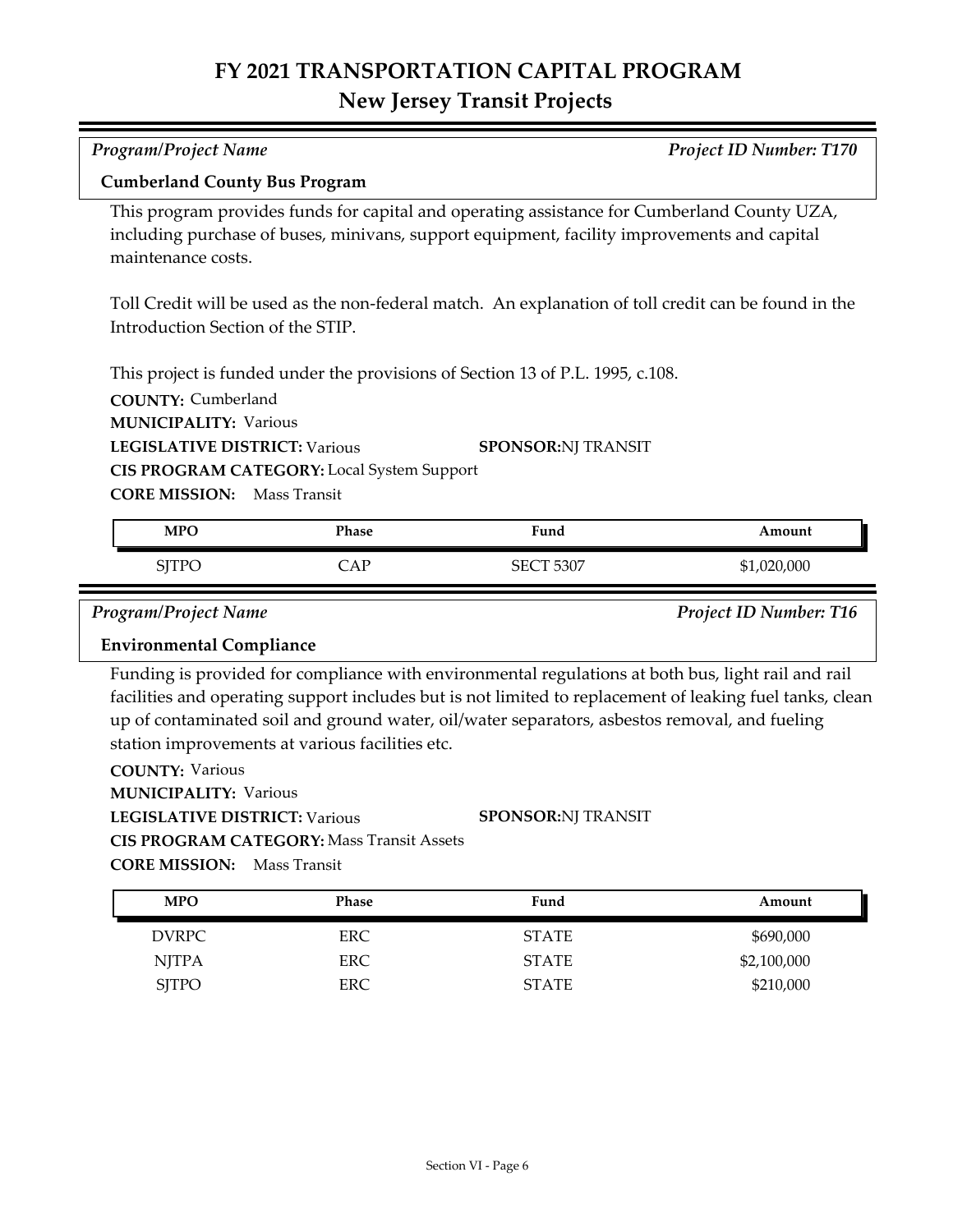*Program/Project Name Project ID Number: T700*

### **Ferry Program**

Program involves the Ferry Capital Improvement Program (FCIP), which will provide needed capital equipment enabling the participating operators to acquire, replace and rehabilitate ferries and other capital equipment and make ferry facility improvements as well as NJ TRANSIT's administrative cost incurred for the FCIP program. This program includes federal dollars allocated from the Passenger Ferry Grant Program (Ferry Program), as authorized, under 49 U.S.C 5307 (Section 5307). Funding will be used to improve the state of good repair of the ferry fleet by retrofitting the power and propulsion systems of commuter ferry vessels to provide more efficient operation. This project will allow for improved ferry service for approximately 30,000 daily passengers travelling between the New York-New Jersey metropolitan regions. This program benefits the riding public by sustaining the availability of affordable mass transit service including but not limited to acquisition of properties and any items or services needed to support the acquisition.

**COUNTY:** Various **LEGISLATIVE DISTRICT:** Various **MUNICIPALITY: Various CORE MISSION:** Mass Transit **CIS PROGRAM CATEGORY:** Mass Transit Assets

**SPONSOR:** NJ TRANSIT

| <b>MPC</b>                                         | Phase | Fund  | Amount      |
|----------------------------------------------------|-------|-------|-------------|
| NITP <sub>k</sub><br>$\blacksquare$ $\blacksquare$ | ERC   | STATE | \$6,500,000 |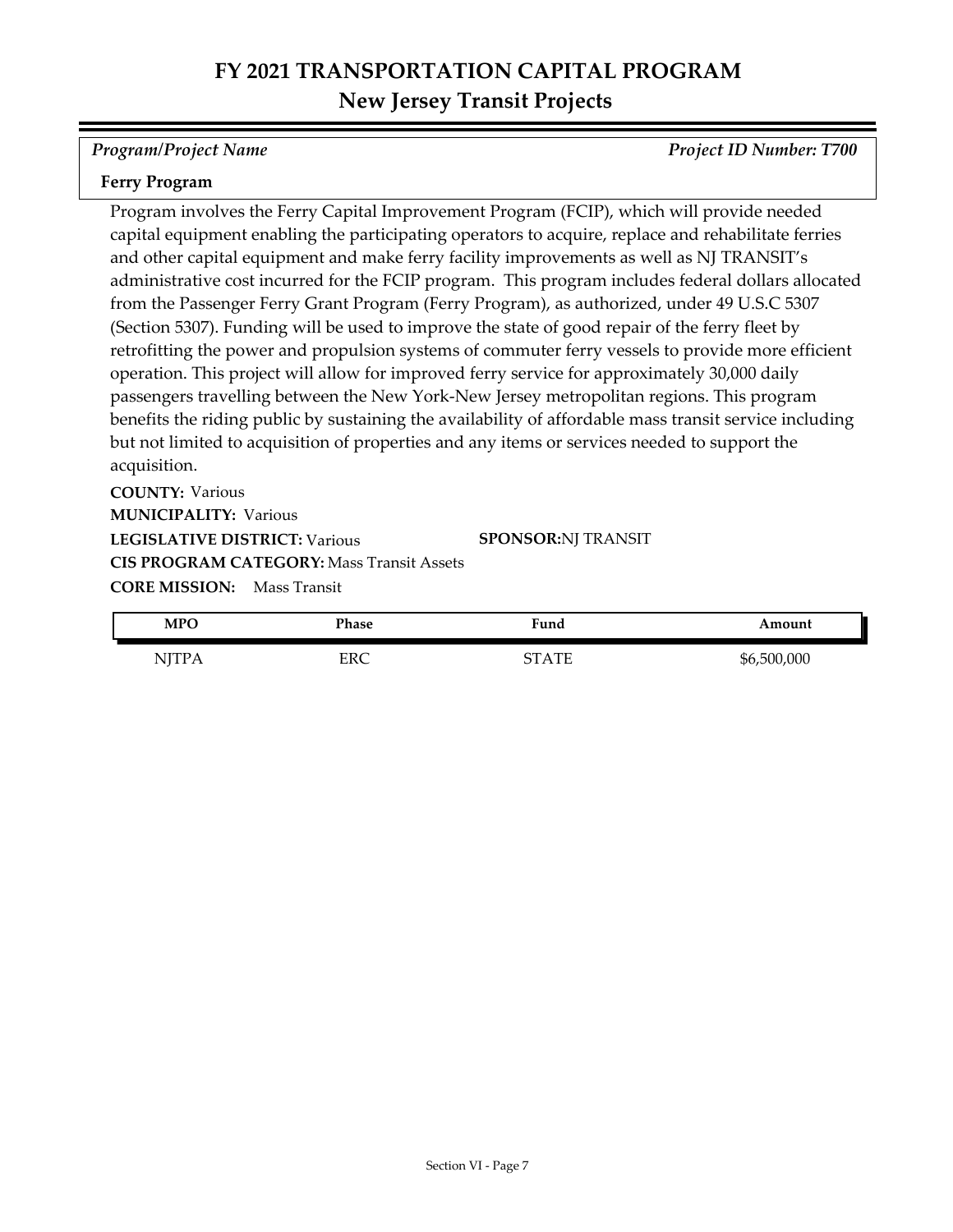### *Program/Project Name Project ID Number: T43*

### **High Speed Track Program**

Funding is provided for an annual program of high speed track rehabilitation including high speed surfacing, system wide replacement of life-expired ties and other rail improvements, right-of-way fencing, equipment necessary to maintain a state of good and safe repair, purchase of long lead-time materials for next construction season, maintenance-of-way work equipment, interlocking improvements, passing sidings, other improvements, materials and services as necessary to support the program. Toll Credit will be used as the non-federal match. An explanation of toll credit can be found in the introduction section of the STIP.

**COUNTY:** Various

**MUNICIPALITY: Various** 

**LEGISLATIVE DISTRICT:** Various

**SPONSOR:** NJ TRANSIT

**CORE MISSION:** Mass Transit **CIS PROGRAM CATEGORY:** Mass Transit Assets

| --------------- |  |
|-----------------|--|
|                 |  |
|                 |  |
|                 |  |
|                 |  |
|                 |  |

| <b>MPO</b>   | Phase      | Fund         | Amount    |
|--------------|------------|--------------|-----------|
| <b>DVRPC</b> | ERC        | <b>STATE</b> | \$58,600  |
| <b>NJTPA</b> | <b>ERC</b> | <b>STATE</b> | \$929,000 |
| <b>SJTPO</b> | ERC        | <b>STATE</b> | \$12,400  |

*Program/Project Name Project ID Number: T20*

### **Immediate Action Program**

Funding is provided for emergency project needs under the rail, bus, and headquarters programs; contract change orders; consultant agreement modifications; and other unanticipated work identified during the course of the year, thus allowing the agency to be responsive to emergency and unforeseen circumstances which arise unexpectedly.

**COUNTY:** Various

**MUNICIPALITY: Various** 

**LEGISLATIVE DISTRICT:** Various

**CIS PROGRAM CATEGORY:** Mass Transit Assets

**SPONSOR:** NJ TRANSIT

| <b>MPO</b>   | <b>Phase</b> | Fund         | Amount      |
|--------------|--------------|--------------|-------------|
| DVRPC        | ERC.         | 20S-STATE    | \$318,333   |
| <b>DVRPC</b> | <b>ERC</b>   | <b>STATE</b> | \$451,954   |
| <b>NJTPA</b> | <b>ERC</b>   | 20S-STATE    | \$1,589,276 |
| <b>NJTPA</b> | <b>ERC</b>   | <b>STATE</b> | \$2,255,872 |
| <b>SJTPO</b> | <b>ERC</b>   | 20S-STATE    | \$92,392    |
| <b>SJTPO</b> | ERC.         | <b>STATE</b> | \$131,173   |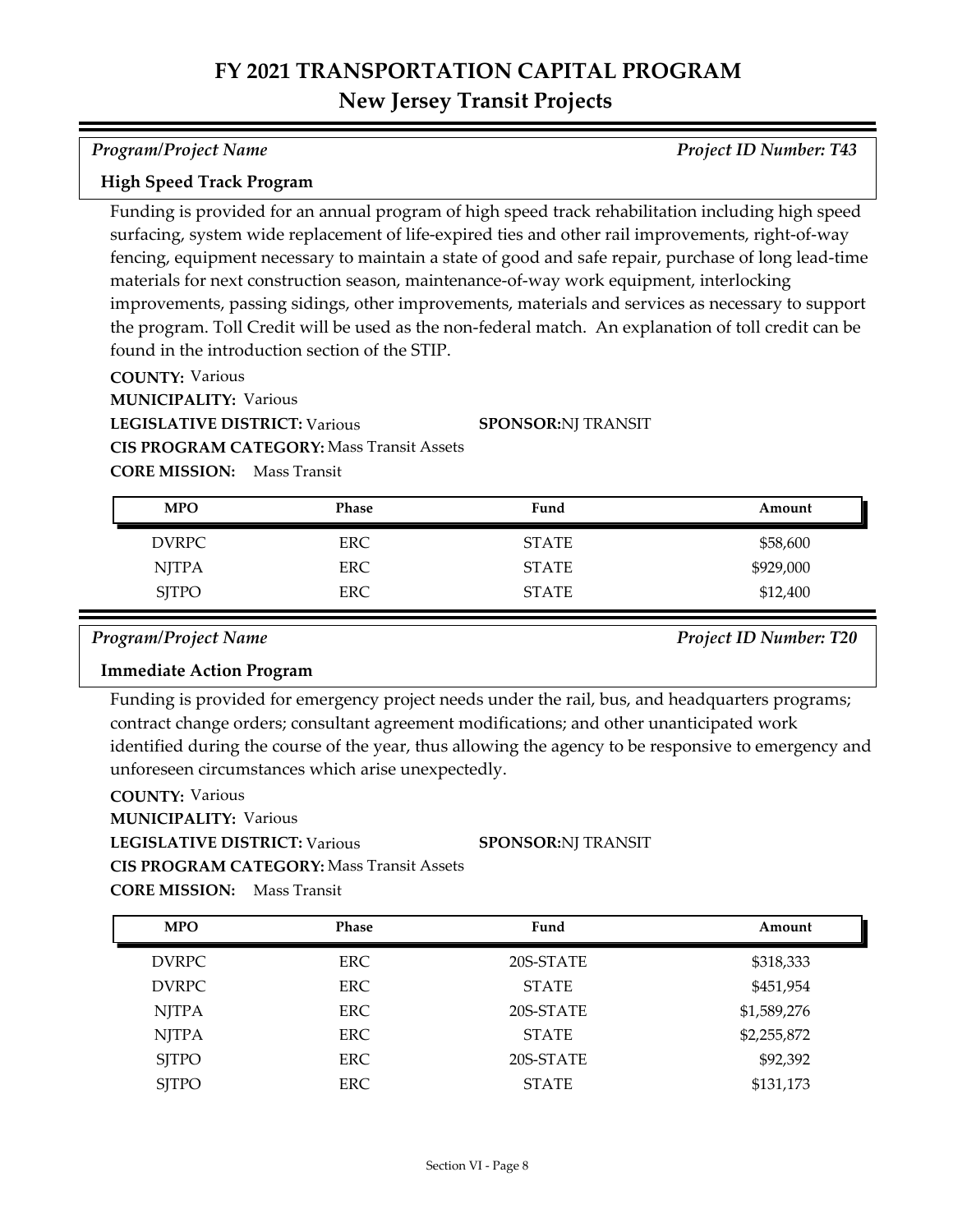*Program/Project Name Project ID Number: T95*

### **Light Rail Infrastructure Improvements**

Funding is provided for Light Rail improvements including, but not limited to, communication systems upgrade, accessibility improvements, vehicle and facility improvements, and other infrastructure rehabilitation improvements, including rolling stock enhancements. Funding is also provided for Newark Light Rail (NLR), Hudson Bergen Light Rail (HBLR) Infrastructure and River Line capital asset replacement including but not limited to acquisition of properties and any items or services needed to support the acquisition. Toll Credit will be used as the non-federal match. An explanation of toll credit can be found in the Introduction Section of the STIP.

**COUNTY:** Various

**MUNICIPALITY: Various** 

**LEGISLATIVE DISTRICT:** 28

**SPONSOR:** NJ TRANSIT

**CIS PROGRAM CATEGORY:** Mass Transit Assets

**CORE MISSION:** Mass Transit

| <b>MPO</b>   | <b>Phase</b> | Fund         | Amount      |
|--------------|--------------|--------------|-------------|
| <b>DVRPC</b> | ERC.         | 20S-STATE    | \$500,000   |
| DVRPC        | ERC.         | <b>STATE</b> | \$1,500,000 |
| <b>NJTPA</b> | ERC.         | 20S-STATE    | \$2,320,000 |
| <b>NJTPA</b> | <b>ERC</b>   | <b>STATE</b> | \$6,960,000 |

## *Program/Project Name Project ID Number: T53E*

### **Locomotive Overhaul**

Funding is provided for the cyclic overhaul of locomotives based on manufacturer replacement standards to support the equipment through its useful life.

| <b>COUNTY: Various</b>               |                                                  |                           |
|--------------------------------------|--------------------------------------------------|---------------------------|
| <b>MUNICIPALITY: Various</b>         |                                                  |                           |
| <b>LEGISLATIVE DISTRICT: Various</b> |                                                  | <b>SPONSOR:NI TRANSIT</b> |
|                                      | <b>CIS PROGRAM CATEGORY: Mass Transit Assets</b> |                           |
| <b>CORE MISSION:</b> Mass Transit    |                                                  |                           |

| <b>MPO</b>   | Phase | Fund         | Amount      |
|--------------|-------|--------------|-------------|
| DVRPC        | CAP   | <b>STATE</b> | \$296,516   |
| <b>NJTPA</b> | CAP   | <b>STATE</b> | \$4,700,740 |
| <b>SITPO</b> | CAP   | <b>STATE</b> | \$62,744    |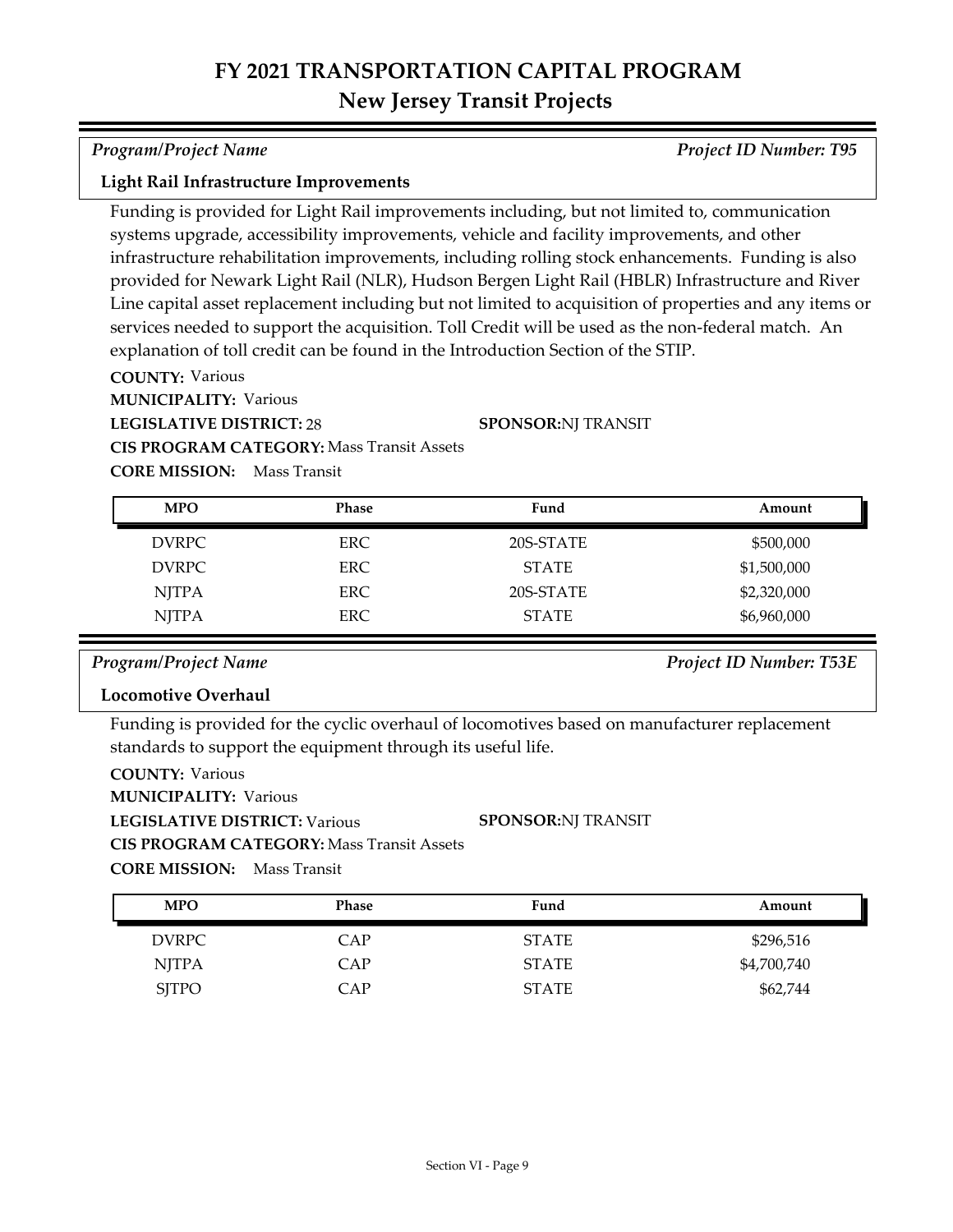*Program/Project Name Project ID Number: T122*

### **Miscellaneous**

Funding is provided for the continuation of the mandated vital records program and other miscellaneous administrative expenses such as, but not limited to, match funds for special services grants and physical plant improvements incurred throughout the year. Funds support forensic accounting services in furtherance of the property insurance claim resulting from the damage caused by extreme weather events such as Superstorm Sandy. Funds also support project oversight/management for all day-to-day aspects of NJ TRANSIT projects.

**COUNTY:** Various

**MUNICIPALITY: Various** 

**LEGISLATIVE DISTRICT:** Various

**SPONSOR:** NJ TRANSIT

**CIS PROGRAM CATEGORY:** Mass Transit Assets

**CORE MISSION:** Mass Transit

| <b>MPO</b>   | <b>Phase</b> | Fund         | Amount      |
|--------------|--------------|--------------|-------------|
| <b>DVRPC</b> | ERC.         | <b>STATE</b> | \$713,000   |
| <b>NJTPA</b> | ERC.         | <b>STATE</b> | \$2,170,000 |
| <b>SJTPO</b> | <b>ERC</b>   | <b>STATE</b> | \$217,000   |

*Program/Project Name Project ID Number: T44*

## **NEC Improvements**

Funding is provided for improvements to the Northeast Corridor (NEC) to maintain state of good repair, increase capacity, and improve efficiency. Funding is provided for AMTRAK joint benefit projects and for NJ TRANSIT projects such as, Midline Loop in North Brunswick, New Jersey including associated track and station improvements; platform extensions; improvements at New York Penn Station; and yard improvements including but not limited to acquisition of properties and any items or services needed to support the acquisition.

### **COUNTY:** Various

**MUNICIPALITY: Various** 

**LEGISLATIVE DISTRICT:** Various

**SPONSOR:** NJ TRANSIT

**CIS PROGRAM CATEGORY:** Mass Transit Assets

| <b>MPO</b>   | <b>Phase</b> | Fund             | Amount       |
|--------------|--------------|------------------|--------------|
| <b>DVRPC</b> | ERC.         | NI TURNPIKE      | \$2,327,100  |
| <b>NJTPA</b> | ERC.         | NJ TURNPIKE      | \$20,943,900 |
| <b>NJTPA</b> | ERC.         | <b>SECT 5307</b> | \$26,640,000 |
| <b>NJTPA</b> | ERC          | <b>SECT 5337</b> | \$22,850,000 |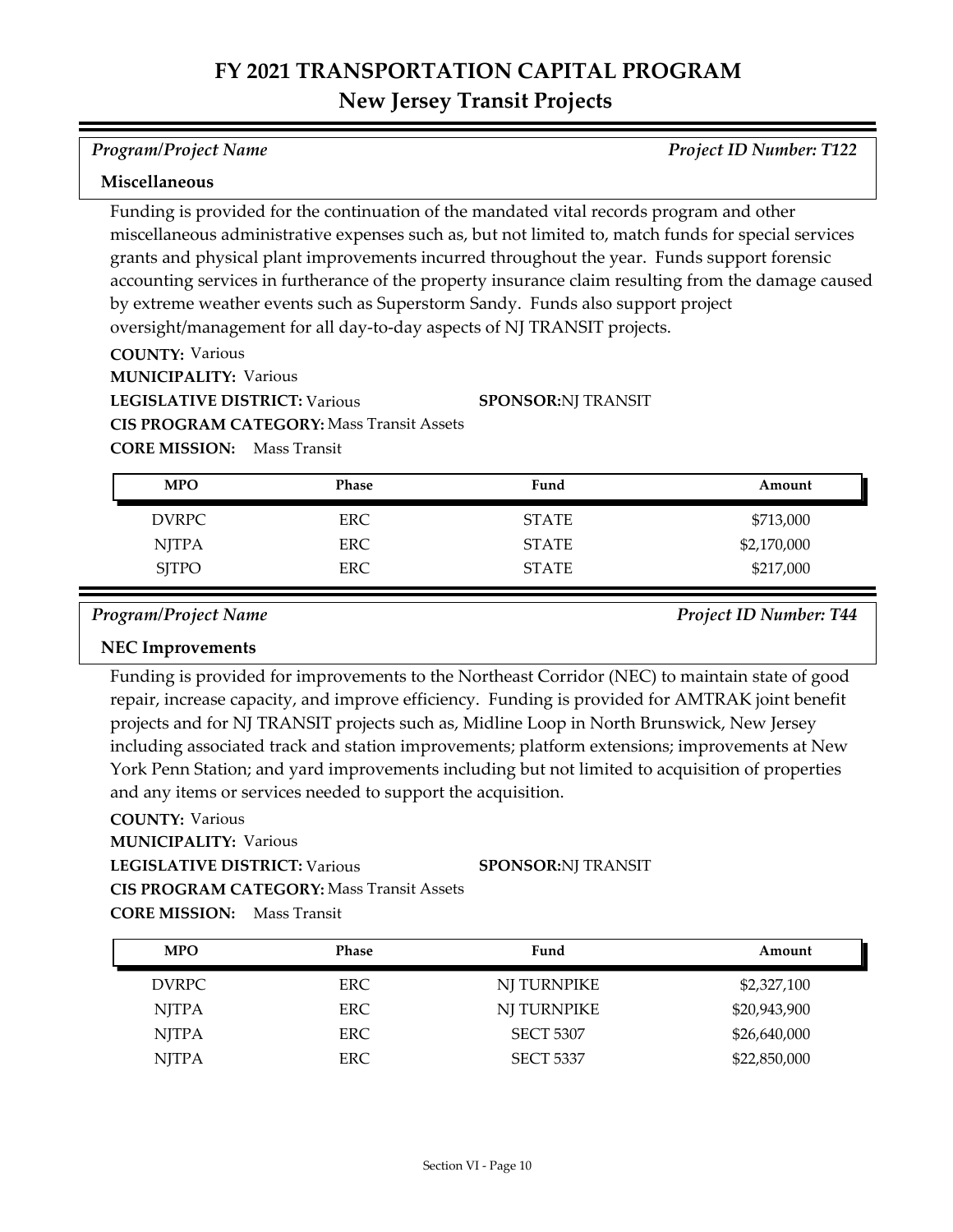## **Other Rail Station/Terminal Improvements**

Funding is provided for the design, land acquisition and construction of various stations, platform extensions, parking and related facilities, and upgrades throughout the system including related track and rail infrastructure work. Also included are station and facility inspection and repair, customer service station bike locker installation - system wide, and STARS Program including but not limited to acquisition of properties and any items or services needed to support the acquisition.

**COUNTY:** Various **LEGISLATIVE DISTRICT:** Various **MUNICIPALITY: Various CORE MISSION:** Mass Transit **CIS PROGRAM CATEGORY:** Mass Transit Assets **SPONSOR:** NJ TRANSIT

| <b>MPO</b>   | Phase | Fund         | Amount       |
|--------------|-------|--------------|--------------|
| <b>DVRPC</b> | ERC.  | <b>STATE</b> | \$1,223,500  |
| <b>NJTPA</b> | ERC.  | <b>STATE</b> | \$11,339,000 |
| <b>SJTPO</b> | ERC   | <b>STATE</b> | \$361,500    |

*Program/Project Name Project ID Number: T121*

### **Physical Plant**

Funding is provided for demolition of out-of-service facilities, energy conservation program, work environment improvements, replacement of antiquated administrative support equipment, purchase of material warehouse equipment, replacement of non-revenue vehicles, and other minor improvements to various bus/rail/light rail/operating facilities etc including but not limited to acquisition of properties and any items or services needed to support the acquisition.

## **COUNTY:** Various

**MUNICIPALITY: Various** 

### **LEGISLATIVE DISTRICT:** Various **SPONSOR:** NJ TRANSIT

**CIS PROGRAM CATEGORY:** Transportation Support Facilities

**CORE MISSION:** Mass Transit

| <b>MPO</b>   | Phase      | Fund         | Amount      |
|--------------|------------|--------------|-------------|
| <b>DVRPC</b> | ERC.       | <b>STATE</b> | \$384,100   |
| NJTPA        | <b>ERC</b> | <b>STATE</b> | \$1,169,000 |
| <b>SITPO</b> | <b>ERC</b> | <b>STATE</b> | \$116,900   |

*Program/Project Name Project ID Number: T55*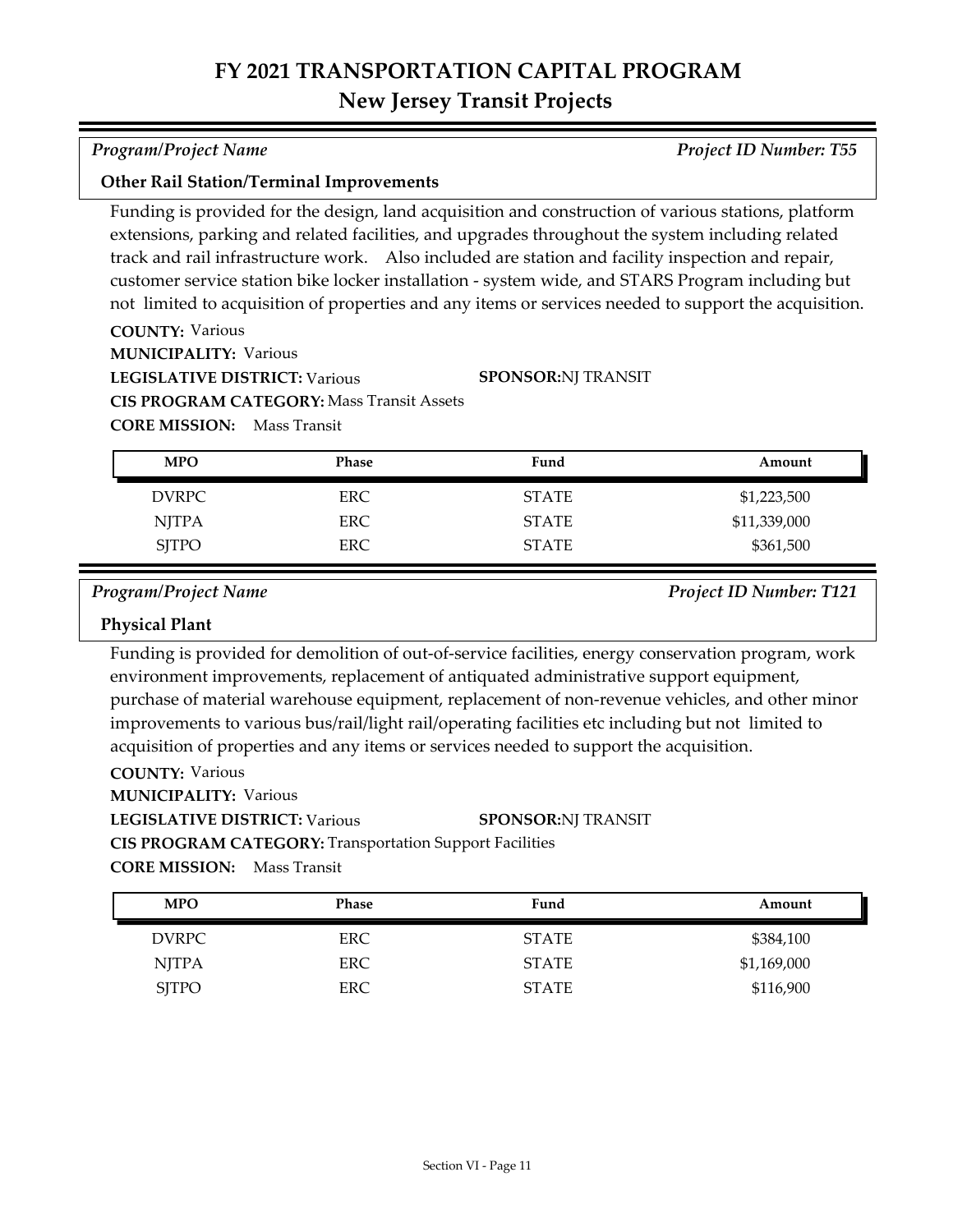*Program/Project Name Project ID Number: T538*

## **Portal Bridge North**

Funding is for the design, engineering, construction and other necessary initiatives or items to complete the proposed replacement of the existing Portal North Bridge with a new high-level, two track, fixed structure bridge on a new rail alignment. The new bridge will be approximately 1,200 feet long and will have a clearance that accommodates current and forecasted maritime traffic, thereby eliminating the need for a movable span that interrupts rail operations and results in delays due to mechanical failures. This will improve reliability, allowing NJ TRANSIT to operate longer and higher capacity trains. Additionally, trains will be able to cross the bridge at 90 miles per hour, up from 60 miles per hour today.

\$345M in Amtrak funds will be applied to the Portal North Bridge (PNB) project once the funds are administered to NJ TRANSIT.

\$57M in CMAQ funds are committed to purchase up to 25 commuter rail vehicles to support the PNB project. Refer to DB T112- Rail Rolling Stock Procurement where funds for supporting all rail rolling stock purchases are listed and explained. In addition, NJ TRANSIT is committing up to \$14M in local match for the CMAQ funds (through NJTTF) to support the PNB project.

NJ Transit has requested \$811m under FTA's Section 5309 Capital Investment Grants Program, which would be applied to the STIP.

\$600M in New Jersey Economic Development Authority (NJEDA) proceeds are committed to the PNB Project.

**COUNTY:** Various **LEGISLATIVE DISTRICT:** Various **MUNICIPALITY: Various CORE MISSION:** Mass Transit **CIS PROGRAM CATEGORY:** Mass Transit Assets**SPONSOR:** NJ TRANSIT

| <b>MPO</b>  | <sup>p</sup> hase | Fund                         | Amount              |
|-------------|-------------------|------------------------------|---------------------|
| NI<br>TT TT | ERC               | <b>TUTT</b><br>$\cap$<br>⊃∩כ | 000,000<br>$\cdots$ |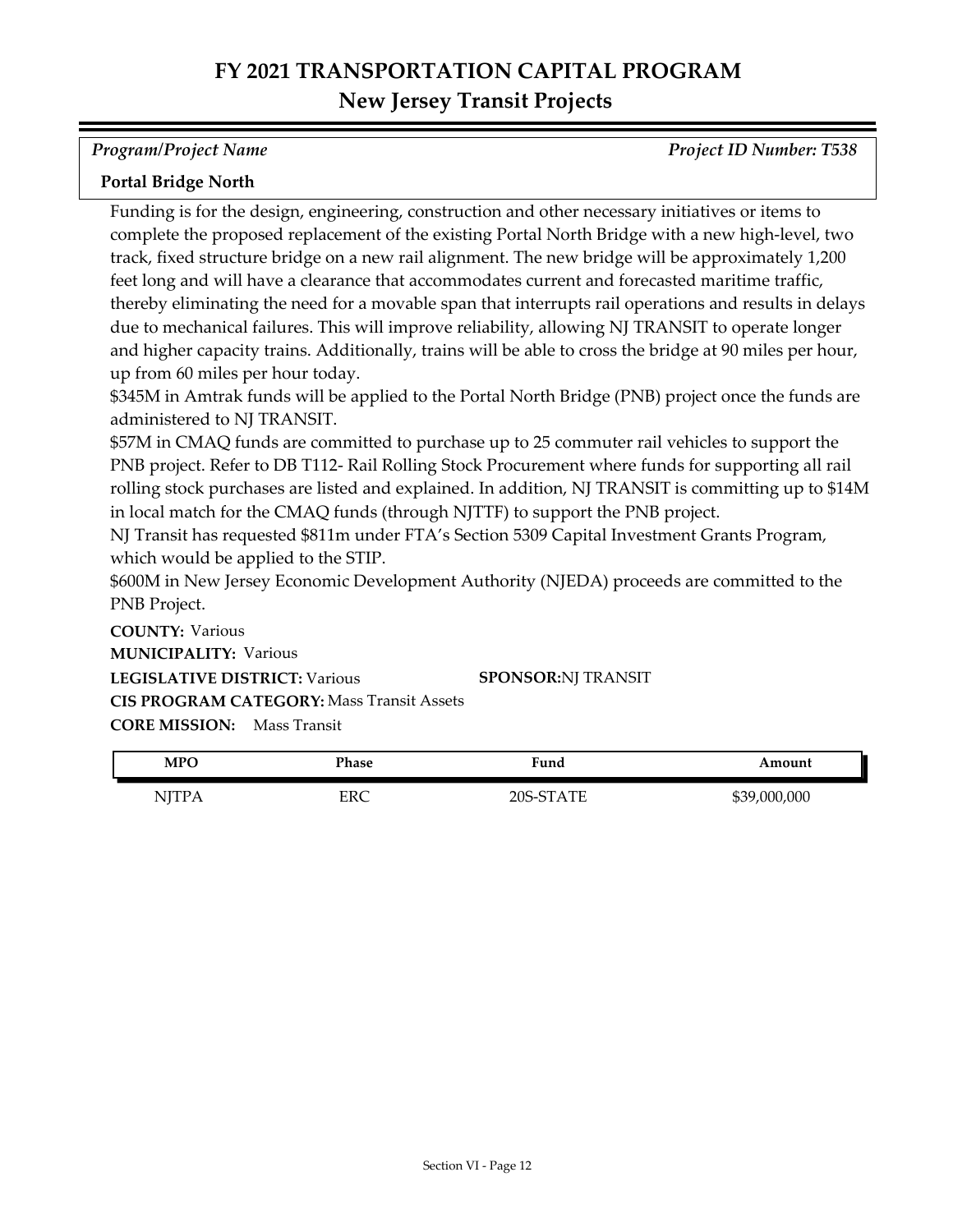| <b>Program/Project Name</b>                                                                                                                                                                                              | <b>Project ID Number: T135</b> |
|--------------------------------------------------------------------------------------------------------------------------------------------------------------------------------------------------------------------------|--------------------------------|
| <b>Preventive Maintenance-Bus</b>                                                                                                                                                                                        |                                |
| This program provides funding for the overhaul of buses including preventive maintenance costs in<br>accordance with federal guidelines as defined in the National Transit Database Reporting Manual<br>and federal law. |                                |

Toll Credit will be used as the non-federal match. An explanation of toll credit can be found in the Introduction Section of the STIP. In addition, expenditures are for costs of projects in specific years only.

**COUNTY:** Various **LEGISLATIVE DISTRICT:** Various **MUNICIPALITY: Various CORE MISSION:** Mass Transit **CIS PROGRAM CATEGORY:** Mass Transit Assets**SPONSOR:** NJ TRANSIT

| <b>MPO</b>   | Phase | Fund             | Amount       |
|--------------|-------|------------------|--------------|
| DVRPC        | CAP   | <b>SECT 5307</b> | \$25,918,700 |
| <b>NJTPA</b> | CAP   | <b>SECT 5307</b> | \$78,883,000 |
| <b>SJTPO</b> | CAP   | <b>SECT 5307</b> | \$7,888,300  |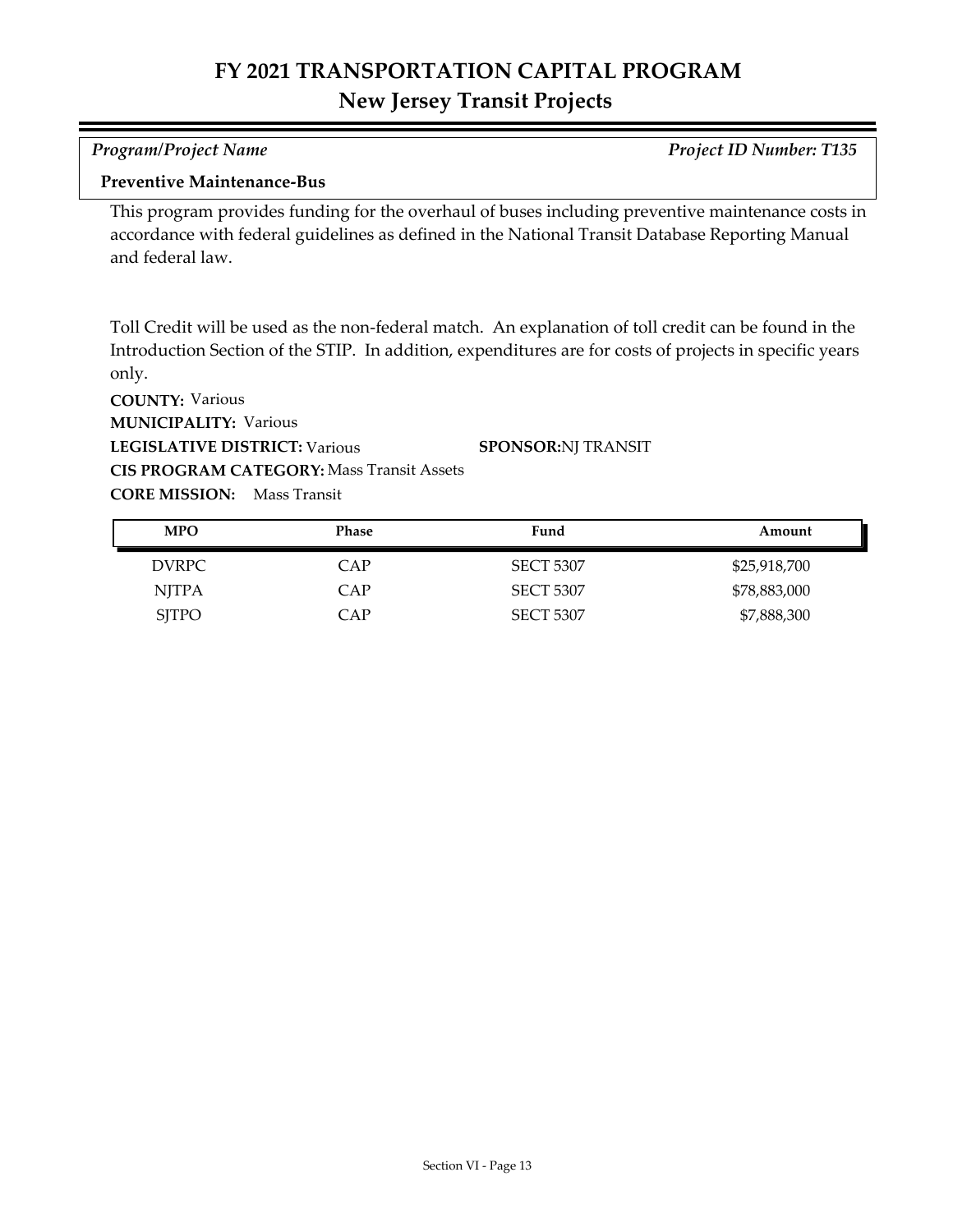| <b>Program/Project Name</b> | <b>Project ID Number: T39</b> |
|-----------------------------|-------------------------------|

## **Preventive Maintenance-Rail**

This program provides funding for the overhaul of rail cars and locomotives and other preventive maintenance costs in accordance with federal funding guidelines as defined in the National Transit Database Reporting Manual and federal law.

Toll Credit will be used as the non-federal match. An explanation of toll credit can be found in the Introduction Section of the STIP.

**COUNTY:** Various **LEGISLATIVE DISTRICT:** Various **MUNICIPALITY: Various CORE MISSION:** Mass Transit **CIS PROGRAM CATEGORY:** Mass Transit Assets**SPONSOR:** NJ TRANSIT

DVRPC CAP SECT 5307 \$5,793,086 DVRPC CAP SECT 5337 \$9,554,652 NJTPA CAP SECT 5307 \$79,170,349 NJTPA CAP SECT 5337 \$151,472,219 SJTPO CAP SECT 5307 \$1,317,564 SJTPO CAP SECT 5337 \$2,021,803 **MPO Phase Fund Amount**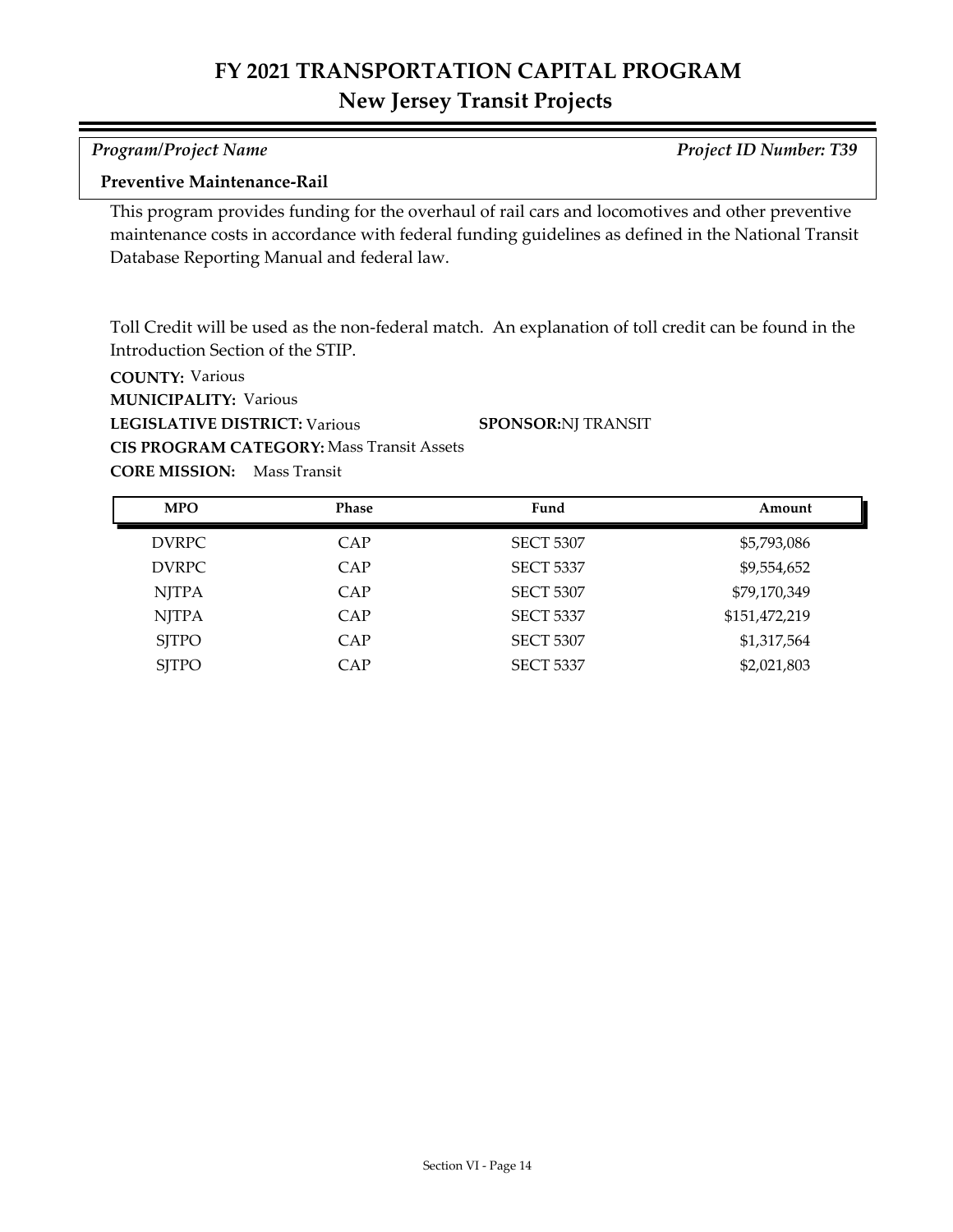# **FY 2021 TRANSPORTATION CAPITAL PROGRAM**

# **New Jersey Transit Projects**

| Program/Project Name                     | <b>Project ID Number: T106</b> |
|------------------------------------------|--------------------------------|
| <b>Private Carrier Equipment Program</b> |                                |

This program provides State funds for the Private Carrier Capital Improvement Program.

**COUNTY:** Various **LEGISLATIVE DISTRICT:** Various **MUNICIPALITY: Various CORE MISSION:** Mass Transit This project is funded under the provisions of Section 13 of P.L. 1995, c.108. **CIS PROGRAM CATEGORY:** Mass Transit Assets **SPONSOR:** NJ TRANSIT

| <b>MPO</b>   | Phase | Fund         | Amount      |
|--------------|-------|--------------|-------------|
| <b>DVRPC</b> | CAP   | 20S-STATE    | \$230,000   |
| <b>DVRPC</b> | CAP   | <b>STATE</b> | \$690,000   |
| <b>NJTPA</b> | CAP   | 20S-STATE    | \$700,000   |
| <b>NJTPA</b> | CAP   | <b>STATE</b> | \$2,100,000 |
| <b>SJTPO</b> | CAP   | 20S-STATE    | \$70,000    |
| <b>SJTPO</b> | CAP   | <b>STATE</b> | \$210,000   |

*Program/Project Name Project ID Number: T34*

## **Rail Capital Maintenance**

The Rail Capital Maintenance project includes Rail Maintenance of Way (MOW) activities and Rail Maintenance of Equipment (MOE) activities in accordance with TTF eligibility requirements.

**SPONSOR:** NJ TRANSIT

**COUNTY:** Various

**MUNICIPALITY: Various** 

**LEGISLATIVE DISTRICT:** Various

**CIS PROGRAM CATEGORY:** Mass Transit Assets

| <b>MPO</b>   | Phase | Fund         | Amount       |
|--------------|-------|--------------|--------------|
| <b>DVRPC</b> | CAP   | 20S-STATE    | \$1,929,932  |
| <b>DVRPC</b> | CAP   | <b>STATE</b> | \$3,859,748  |
| <b>NJTPA</b> | CAP   | 20S-STATE    | \$30,595,686 |
| <b>NJTPA</b> | CAP   | <b>STATE</b> | \$61,189,514 |
| <b>SJTPO</b> | CAP   | 20S-STATE    | \$408,382    |
| <b>SJTPO</b> | CAP   | <b>STATE</b> | \$816,738    |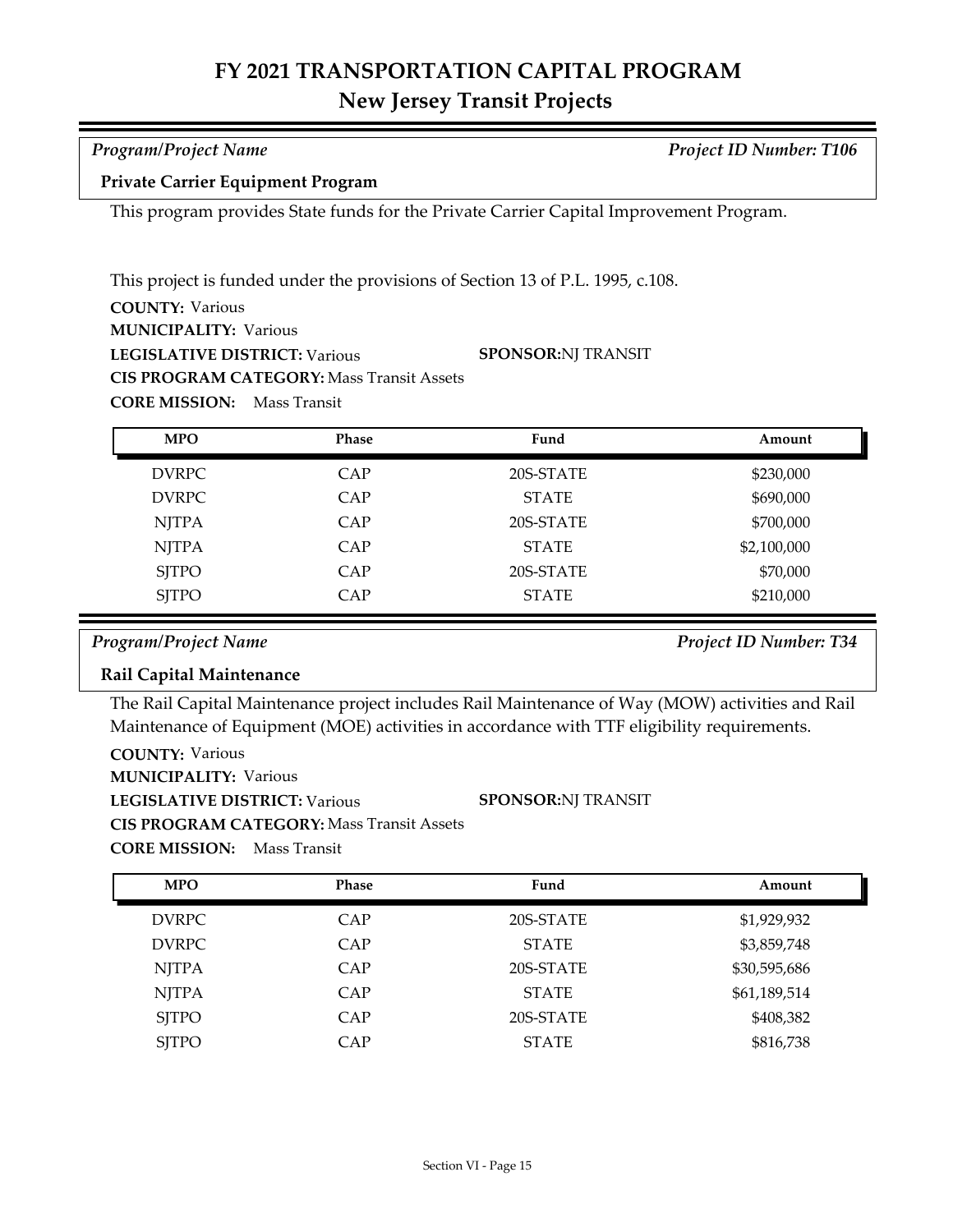*Program/Project Name Project ID Number: T112*

## **Rail Rolling Stock Procurement**

This program provide funds for the replacement of rail rolling stock, including engineering assistance and project management, to replace over-aged equipment including rail cars, revenue service locomotives, and expansion of NJ TRANSIT rolling stock fleet (cars and locomotives) to accommodate projected ridership growth and other system enhancements over the next ten years. Funding is provided to support vehicles\equipment (for rail operations). Annual funds are provided for Comet V single-level car lease payments, Electric Locomotive lease payments, Diesel Locomotive lease payments, Dual Power Locomotives and Multi-Level rail car lease payments and other upcoming rolling stock lease payments. Pay-as-you-go funding is also programmed for Multi-Level vehicles and other rolling stock.

Toll Credit and/or State Transportation Trust Funds (TTF) will be used as the non-federal match. An explanation of toll credit can be found in the Introduction Section of the STIP.

## CMAQ:

Funding for Rail Rolling Stock Procurement will include CMAQ funds. Rail Rolling Stock Procurement is CMAQ eligible because it meets federal eligibility requirements. The project will provide funding for the purchase of 25 commuter vehicles to support the Portal North Bridge (PNB) project. Refer to DB T538 – Portal North Bridge where funds to support design, engineering, construction and necessary initiatives are listed and explained. For the CMAQ justification see "CMAQ Report for NJ TRANSIT".

**COUNTY:** Various **LEGISLATIVE DISTRICT:** Various **MUNICIPALITY: Various CORE MISSION:** Mass Transit **CIS PROGRAM CATEGORY:** Mass Transit Assets**SPONSOR:** NJ TRANSIT

DVRPC CAP 20S-STATE \$4,300,420 DVRPC CAP SECT 5307 \$1,596,439 DVRPC CAP STATE \$2,572,000 NJTPA CAP 20S-STATE \$68,175,594 NJTPA CAP CMAQ \$75,000,000 NJTPA CAP SECT 5307 \$25,308,747 NJTPA CAP STATE \$40,775,000 SITPO CAP 20S-STATE \$909,986 SITPO CAP SECT 5307 \$337,813 SITPO CAP STATE \$544,000 **MPO Phase Fund Amount**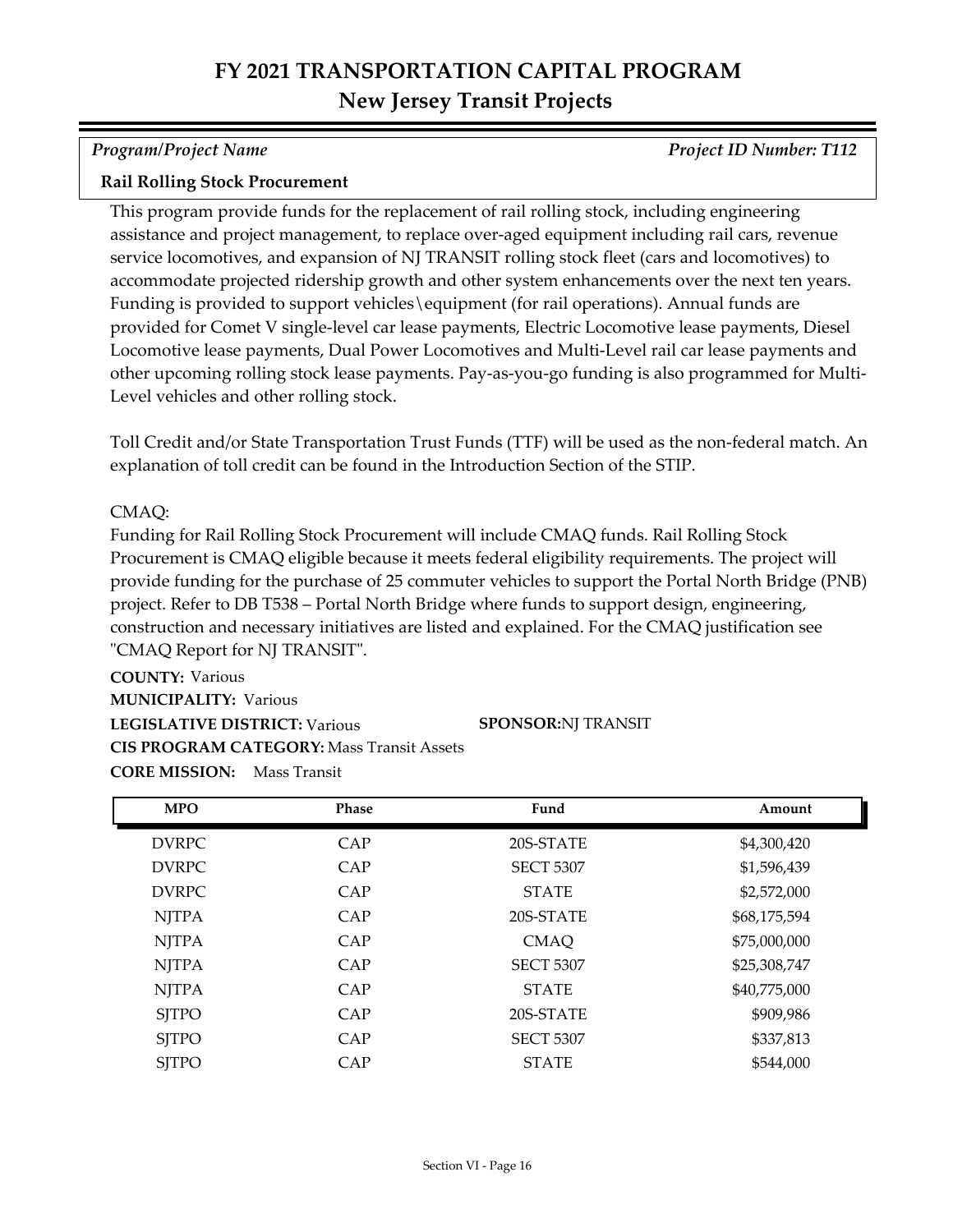*Program/Project Name Project ID Number: T37*

### **Rail Support Facilities and Equipment**

This program provides funds for rehabilitation and construction activities for yard improvements system wide, improvements at support facilities necessary to perform maintenance work at rail yards including work at Port Morris Yard, rail capacity improvements including passing sidings, interlockings and electric traction improvements, signal and communication improvements at support facilities, right-of-way fencing, maintenance-of-way equipment and the installation of pedestal tracks necessary to perform maintenance work at rail yards. Funding is provided for system wide crew quarters, the Meadows Maintenance Complex upgrade/expansion work required to support the new rail fleet. Also included is funding for NJ TRANSIT's capital cost-sharing obligations related to use of Amtrak/Conrail facilities including but not limited to acquisition of properties and any items or services needed to support the acquisition. Other funds indicated in the table include \$6.542 million from the FRA CRISI program ID FR-CRS-18-006-062777 flexed to FTA for Positive Train Control implementation.

**COUNTY:** Various

**MUNICIPALITY: Various** 

**LEGISLATIVE DISTRICT:** Various

**SPONSOR:** NJ TRANSIT

**CORE MISSION:** Mass Transit **CIS PROGRAM CATEGORY:** Mass Transit Assets

| <b>MPO</b>   | <b>Phase</b> | Fund             | Amount       |
|--------------|--------------|------------------|--------------|
| <b>DVRPC</b> | ERC.         | <b>STATE</b>     | \$373,472    |
| <b>NJTPA</b> | <b>ERC</b>   | METRO-NORTH      | \$690,000    |
| <b>NJTPA</b> | <b>ERC</b>   | <b>SECT 5307</b> | \$40,420,000 |
| <b>NJTPA</b> | ERC.         | <b>STATE</b>     | \$40,552,080 |
| <b>SJTPO</b> | ERC.         | <b>STATE</b>     | \$68,448     |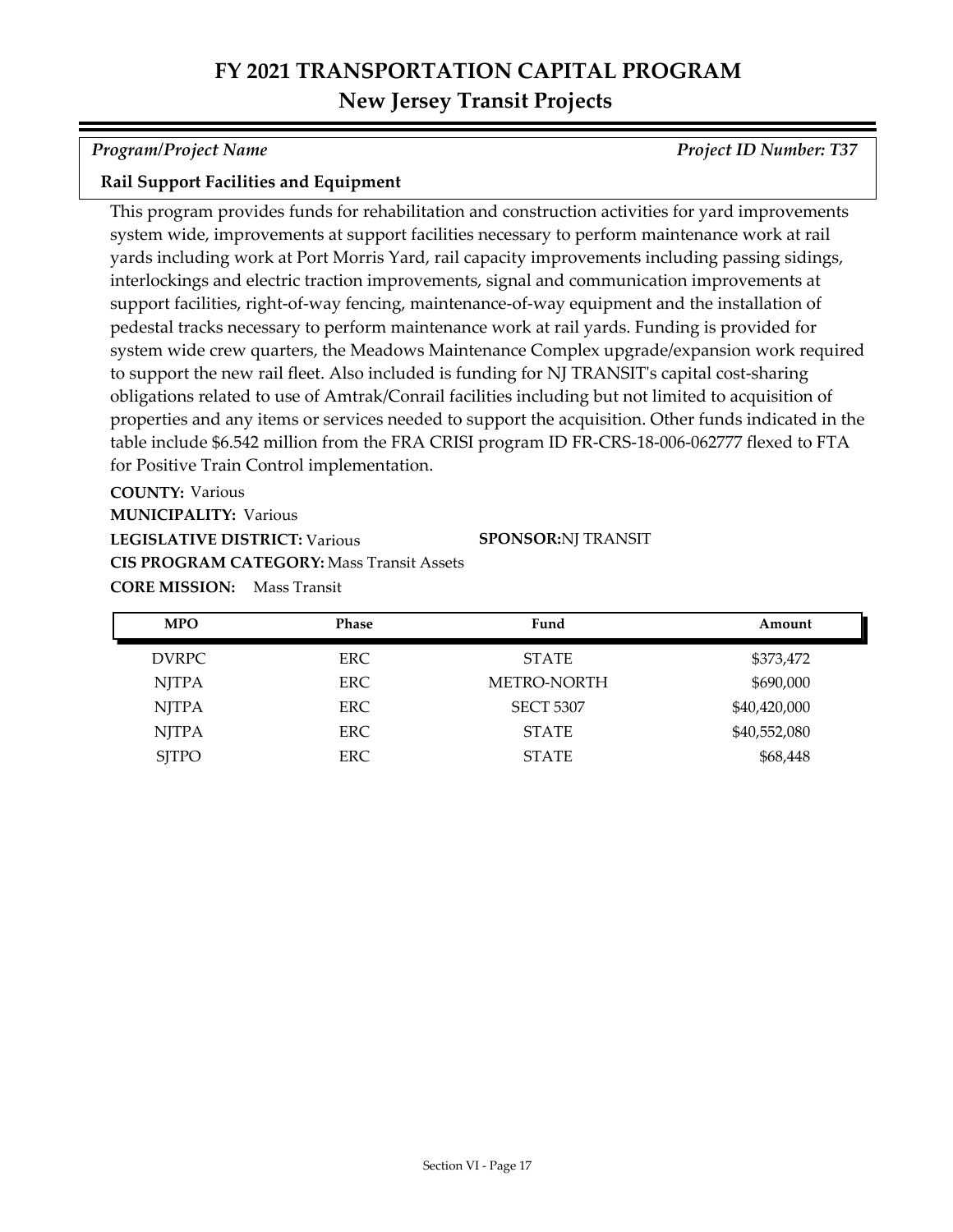### *Program/Project Name Project ID Number: T509*

### **Safety Improvement Program**

This program provides funding for safety improvement initiatives system wide addressing bus, rail, light rail, Access Link and other identified safety needs. Funding includes investment in equipment, passenger and maintenance facilities, right of way improvements, and other initiatives that improve the safe provision of transportation services. Funding will support planning, engineering, design, construction, acquisitions and other associated costs.

**SPONSOR:** NJ TRANSIT

## **COUNTY:** Various

**MUNICIPALITY: Various** 

**LEGISLATIVE DISTRICT:** Various

**CIS PROGRAM CATEGORY:** Transportation Support Facilities

**CORE MISSION:** Mass Transit

| <b>MPO</b>   | Phase      | Fund         | Amount    |
|--------------|------------|--------------|-----------|
| DVRPC        | <b>ERC</b> | <b>STATE</b> | \$58,600  |
| NJTPA        | ERC        | <b>STATE</b> | \$929,000 |
| <b>SJTPO</b> | <b>ERC</b> | <b>STATE</b> | \$12,400  |

*Program/Project Name Project ID Number: T150*

## **Section 5310 Program**

This program provides funds for the purchase of small buses or van-type vehicles for agencies that serve the elderly and persons with disabilities. This was formerly known as the Section 16 Program. MATCH funds are provided from the State.

| <b>COUNTY: Various</b>                            |                           |
|---------------------------------------------------|---------------------------|
| <b>MUNICIPALITY: Various</b>                      |                           |
| LEGISLATIVE DISTRICT: Various                     | <b>SPONSOR:NI TRANSIT</b> |
| <b>CIS PROGRAM CATEGORY:</b> Local System Support |                           |

| <b>MPO</b>   | <b>Phase</b> | Fund             | Amount      |
|--------------|--------------|------------------|-------------|
| <b>DVRPC</b> | CAP          | <b>SECT 5310</b> | \$1,679,000 |
| <b>DVRPC</b> | CAP          | <b>STATE</b>     | \$402,500   |
| <b>NJTPA</b> | CAP          | <b>SECT 5310</b> | \$5,110,000 |
| <b>NJTPA</b> | CAP          | <b>STATE</b>     | \$1,225,000 |
| <b>SITPO</b> | CAP          | <b>SECT 5310</b> | \$511,000   |
| <b>SJTPO</b> | CAP          | <b>STATE</b>     | \$122,500   |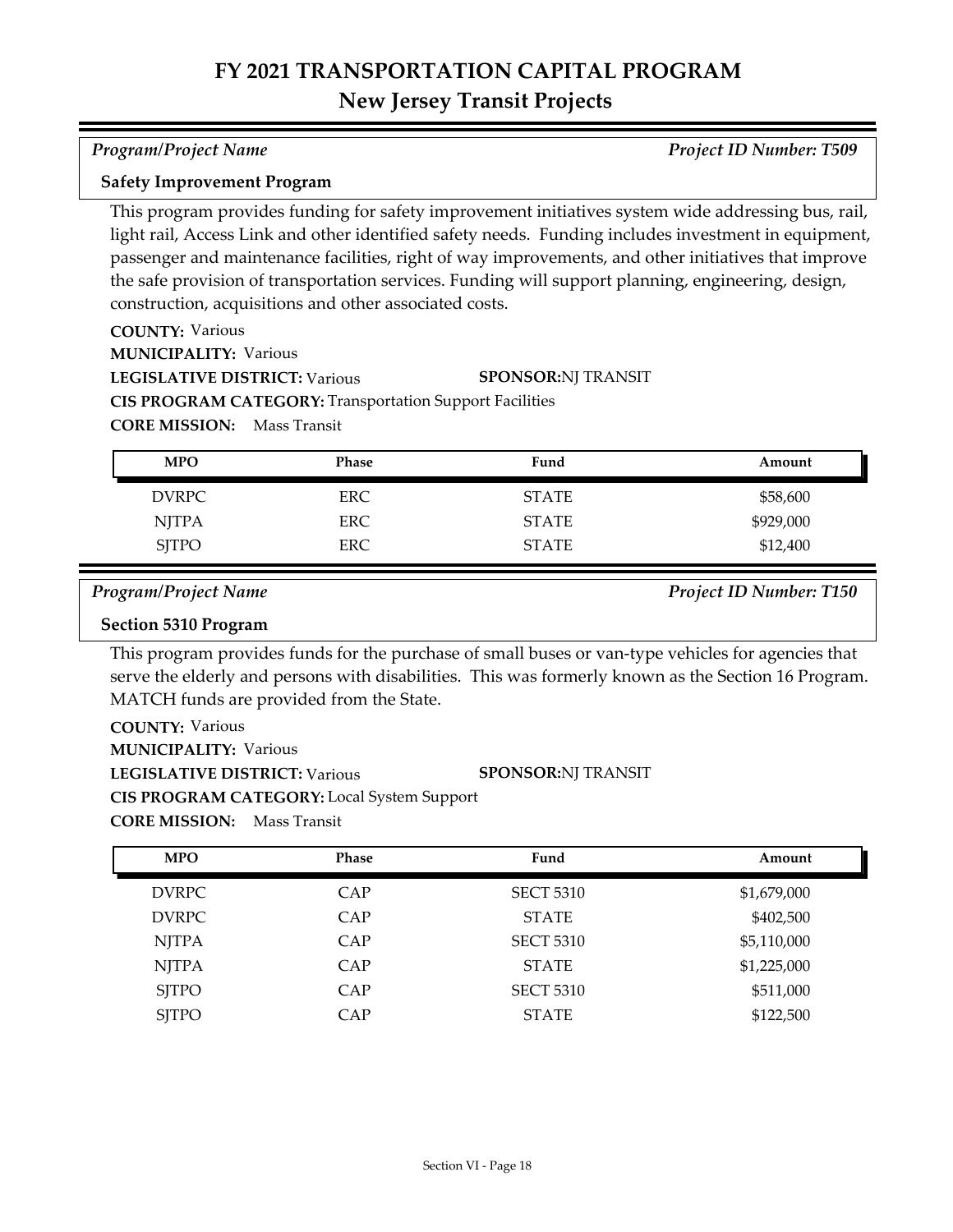# **FY 2021 TRANSPORTATION CAPITAL PROGRAM**

## **New Jersey Transit Projects**

| <b>Program/Project Name</b>                                                                                                         |              |                                                                                | Project ID Number: T151 |  |  |
|-------------------------------------------------------------------------------------------------------------------------------------|--------------|--------------------------------------------------------------------------------|-------------------------|--|--|
| <b>Section 5311 Program</b>                                                                                                         |              |                                                                                |                         |  |  |
| This program provides funding for rural public transportation program. MATCH funds are<br>provided from NJ TRANSIT and local funds. |              |                                                                                |                         |  |  |
|                                                                                                                                     |              | This project is funded under the provisions of Section 13 of P.L. 1995, c.108. |                         |  |  |
| <b>COUNTY: Various</b>                                                                                                              |              |                                                                                |                         |  |  |
| <b>MUNICIPALITY: Various</b>                                                                                                        |              |                                                                                |                         |  |  |
| <b>LEGISLATIVE DISTRICT: Various</b>                                                                                                |              | <b>SPONSOR:NJ TRANSIT</b>                                                      |                         |  |  |
| CIS PROGRAM CATEGORY: Local System Support                                                                                          |              |                                                                                |                         |  |  |
| <b>CORE MISSION:</b>                                                                                                                | Mass Transit |                                                                                |                         |  |  |
| <b>MPO</b>                                                                                                                          | Phase        | Fund                                                                           | Amount                  |  |  |
| <b>DVRPC</b>                                                                                                                        | CAP          | <b>MATCH</b>                                                                   | \$437,000               |  |  |
| <b>DVRPC</b>                                                                                                                        | CAP          | <b>SECT 5311</b>                                                               | \$989,000               |  |  |
| <b>DVRPC</b>                                                                                                                        | CAP          | <b>STATE</b>                                                                   | \$23,000                |  |  |
| <b>NJTPA</b>                                                                                                                        | CAP          | <b>MATCH</b>                                                                   | \$1,330,000             |  |  |
| <b>NJTPA</b>                                                                                                                        | CAP          | <b>SECT 5311</b>                                                               | \$3,010,000             |  |  |
| <b>NJTPA</b>                                                                                                                        | CAP          | <b>STATE</b>                                                                   | \$70,000                |  |  |
| <b>SJTPO</b>                                                                                                                        | CAP          | <b>MATCH</b>                                                                   | \$133,000               |  |  |
| <b>SITPO</b>                                                                                                                        | CAP          | <b>SECT 5311</b>                                                               | \$301,000               |  |  |
| <b>SJTPO</b>                                                                                                                        | CAP          | <b>STATE</b>                                                                   | \$7,000                 |  |  |

## *Program/Project Name Project ID Number: T508*

## **Security Improvements**

This program provides funds for continued modernization/improvements of NJ TRANSIT Police and other security improvements. Today, the NJ TRANSIT Police Department is the only transit policing agency in the country with statewide authority and jurisdiction. The Department was created on January 1, 1983, and it evolved as a result of the passage of the Public Transportation Act of 1979 and subsequent legislation on the state and federal levels.

## **COUNTY:** Various

**MUNICIPALITY: Various** 

**LEGISLATIVE DISTRICT:** Various

### **SPONSOR:** NJ TRANSIT

**CIS PROGRAM CATEGORY:** Mass Transit Assets

| <b>MPO</b>   | Phase      | Fund         | Amount      |
|--------------|------------|--------------|-------------|
| DVRPC        | <b>SWI</b> | <b>STATE</b> | \$600,300   |
| NJTPA        | SWI        | <b>STATE</b> | \$1,827,000 |
| <b>SJTPO</b> | SWI        | <b>STATE</b> | \$182,700   |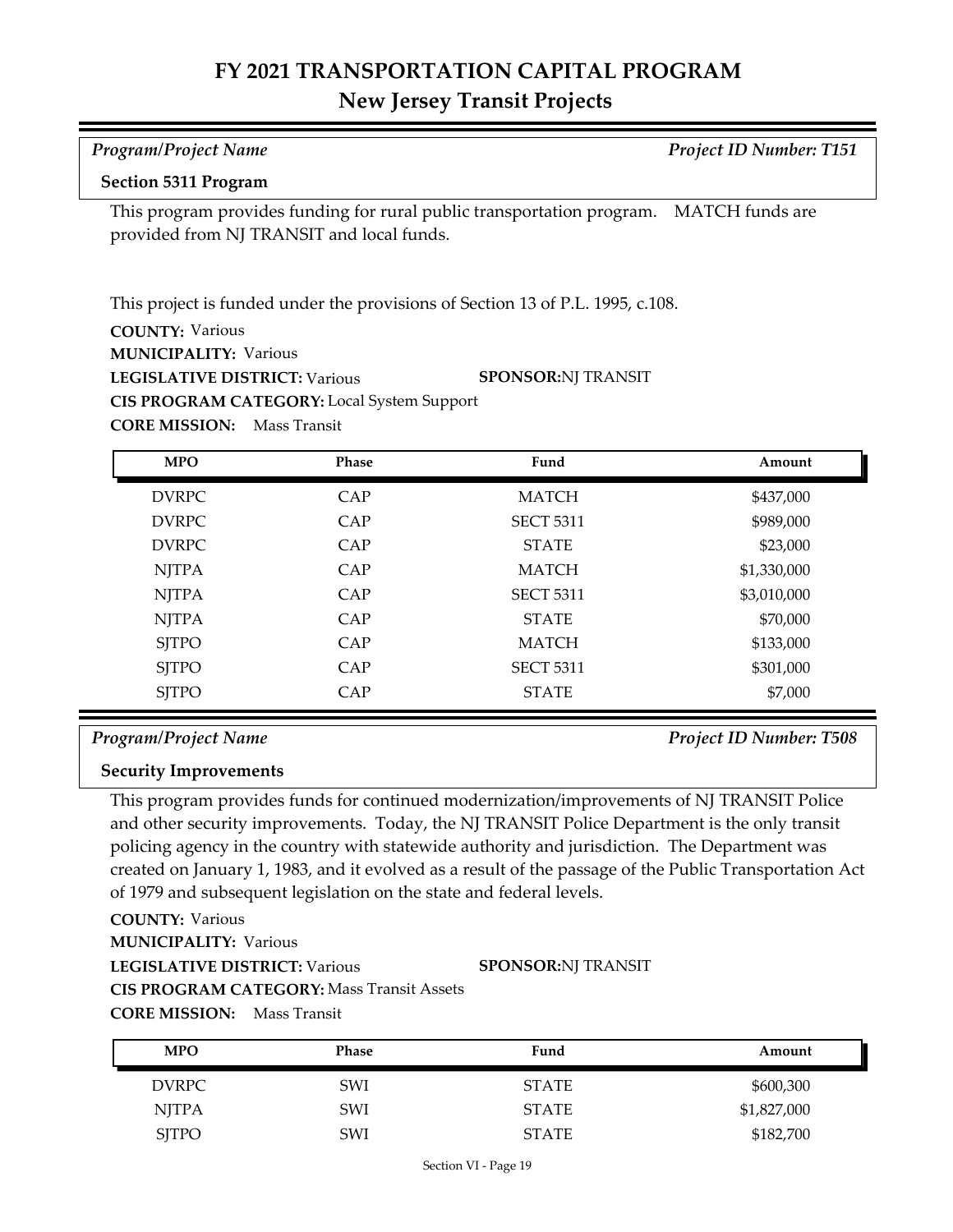*Program/Project Name Project ID Number: T50*

### **Signals and Communications/Electric Traction Systems**

This project provides funding for continued modernization/improvements to the signal and communications systems, including signal/communication upgrade of interlockings, and other communication improvements. This project also provides funding for systemwide electric traction general upgrades including: substation replacement, wayside hot box detection system, rail microwave system upgrades, replacement of substation batteries and electric switch heaters, emergency power backup systemwide, rehabilitation of systemwide overhead catenary structures and foundations including but not limited to acquisition of properties and any items or services needed to support the acquisition. In addition, funding will be provided for Positive Train Control training facilities including but not limited to equipment purchasing, engineering, design, planning, construction, acquisitions and other associated costs.

**COUNTY:** Various **LEGISLATIVE DISTRICT:** Various **MUNICIPALITY: Various CORE MISSION:** Mass Transit **CIS PROGRAM CATEGORY:** Mass Transit Assets**SPONSOR:** NJ TRANSIT

DVRPC ERC 20S-STATE \$1,291,689 DVRPC ERC ERC STATE \$4,044,368 NJTPA ERC 20S-STATE \$38,464,984 NJTPA ERC ERC STATE \$120,436,828 SITPO ERC 20S-STATE \$273,327 SJTPO ERC ERC STATE \$855,804 **MPO Phase Fund Amount**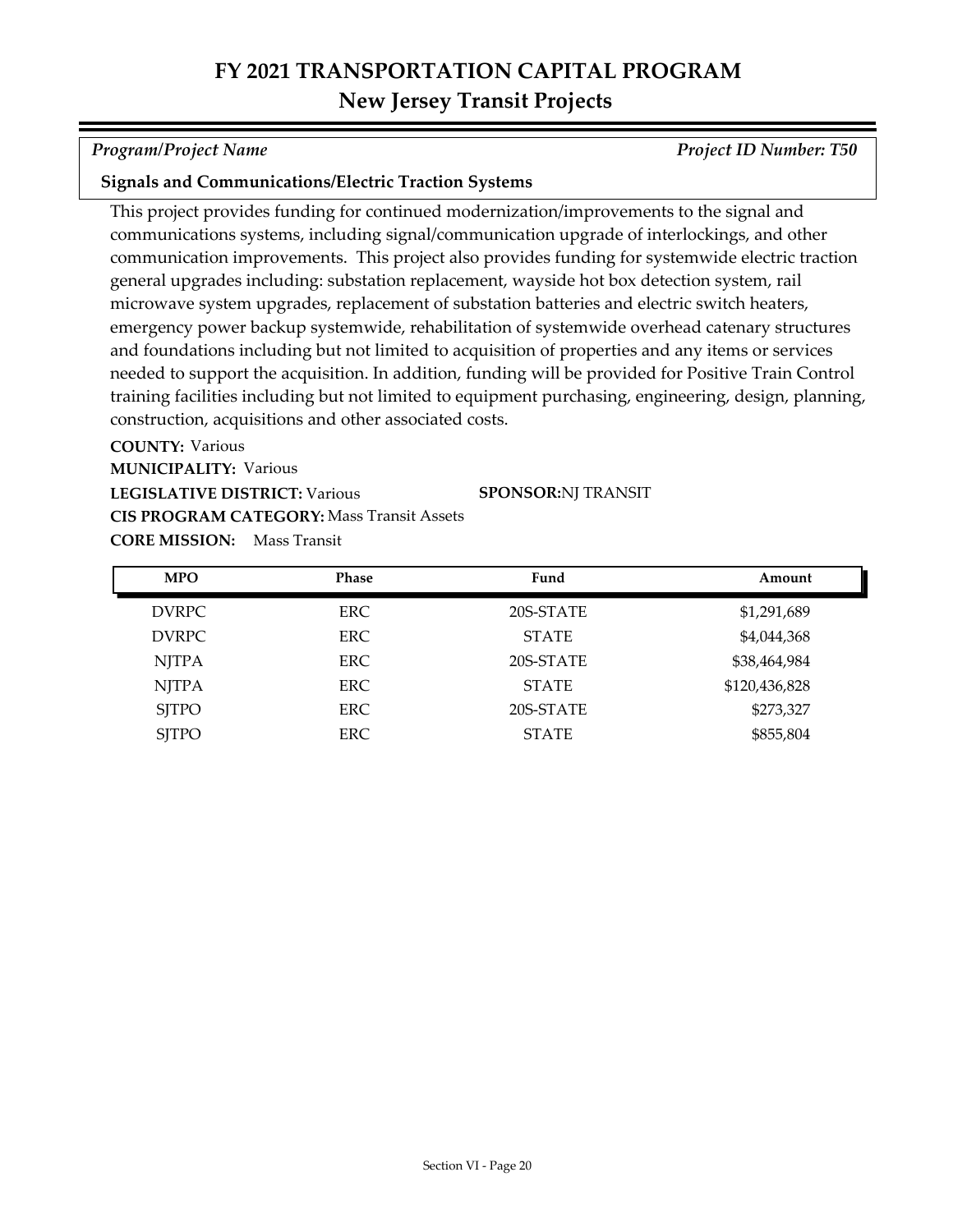*Program/Project Name Project ID Number: T120*

### **Small/Special Services Program**

Funding is provided for NJ TRANSIT efforts which initiate or promote transit solutions to reduce congestion, manage transportation demand and improve air quality. Included are State funds for the Vanpool Sponsorship Program, Transportation Management Association Program, and Federal funds for East Windsor Community Shuttle operating support. Funding is also provided for capital acquisition/operating expenses for the Community Shuttle Program, Bike/Transit facilitation, and other activities that improve air quality and help reduce congestion. Toll Credit will be used as the non-federal match. An explanation of toll credit can be found in the Introduction Section of the STIP.

**COUNTY:** Various

**MUNICIPALITY: Various** 

**LEGISLATIVE DISTRICT:** Various

**SPONSOR:** NJ TRANSIT

**CIS PROGRAM CATEGORY:** Local System Support

**CORE MISSION:** Mass Transit

| <b>MPO</b>   | <b>Phase</b> | Fund         | Amount    |
|--------------|--------------|--------------|-----------|
| <b>DVRPC</b> | EC           | <b>STATE</b> | \$415,790 |
| <b>NJTPA</b> | EC           | <b>STATE</b> | \$961,100 |
| <b>SJTPO</b> | EC           | <b>STATE</b> | \$96,110  |

### *Program/Project Name Project ID Number: T88*

### **Study and Development**

This element provides funds for system and infrastructure planning studies to ready projects for design, as well as demand forecasting and other related planning work.

| <b>COUNTY: Various</b>               |                                                |                           |
|--------------------------------------|------------------------------------------------|---------------------------|
| <b>MUNICIPALITY: Various</b>         |                                                |                           |
| <b>LEGISLATIVE DISTRICT: Various</b> |                                                | <b>SPONSOR:NJ TRANSIT</b> |
|                                      | <b>CIS PROGRAM CATEGORY: Congestion Relief</b> |                           |
| <b>CORE MISSION:</b> Mass Transit    |                                                |                           |

DVRPC PLS PLS STATE \$817,172 NJTPA PLS PLS STATE \$4,539,434 SJTPO PLS PLS STATE \$243,394 **MPO Phase Fund Amount**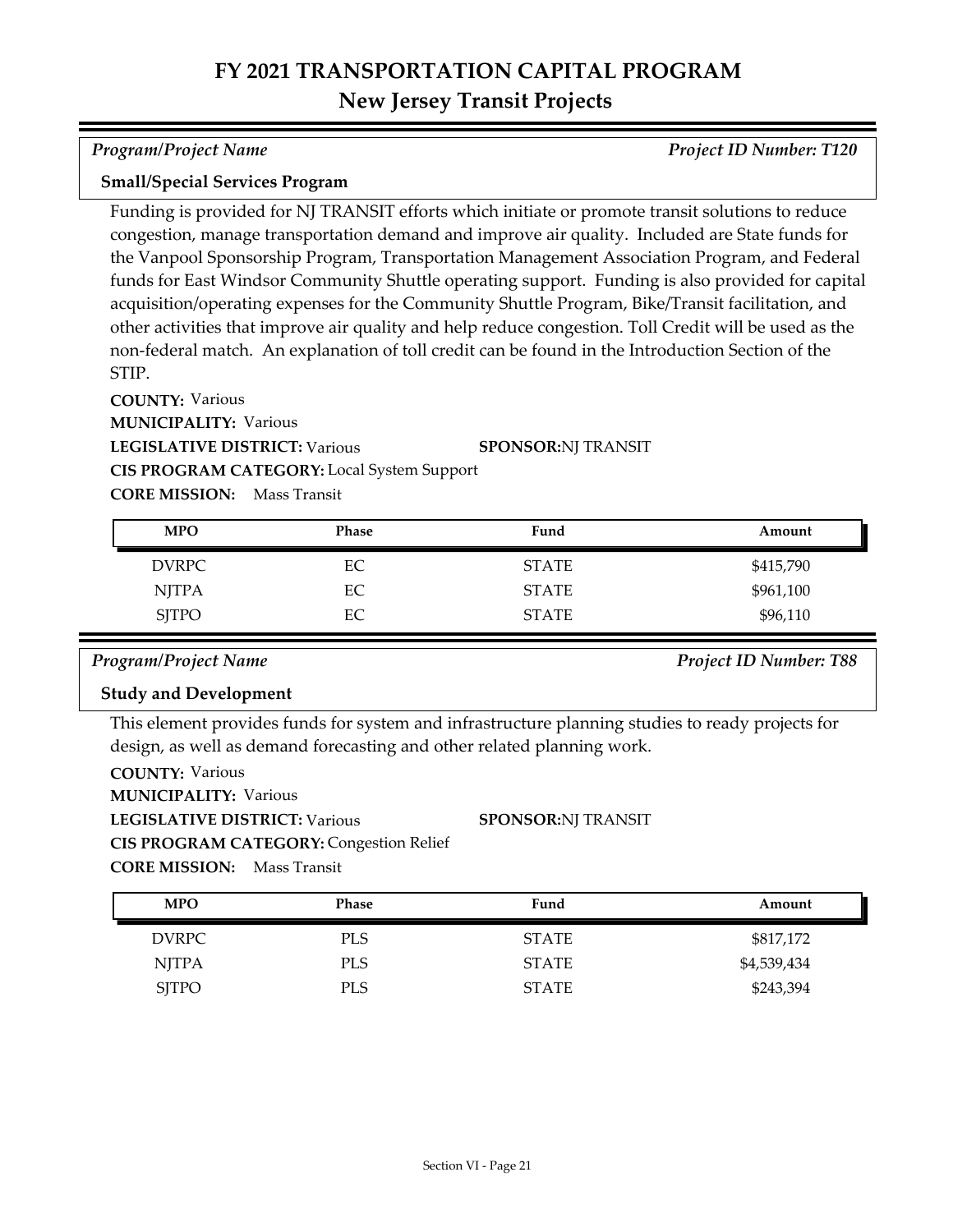*Program/Project Name Project ID Number: T500*

### **Technology Improvements**

This element funds improvements to passenger communication and fare collection systems and other information technology improvements to meet internal and external customer needs. Funding is included for Public Address Upgrades/Onboard Communication Systems, Bus Radio System Upgrade Program, GIS Systems, TVM Replacement/Expansion, Smart Card Technology and improvements at stations system wide, computer systems and services, photocopy lease payments, ADA Access Link computer upgrades and upgrades to increase efficiency and productivity of NJ TRANSIT's technology infrastructure to support services to customers.

**COUNTY:** Various

**MUNICIPALITY: Various** 

**LEGISLATIVE DISTRICT:** Various

**SPONSOR:** NJ TRANSIT

**CORE MISSION:** Mass Transit **CIS PROGRAM CATEGORY:** Mass Transit Assets

| <b>MPO</b>   | <b>Phase</b> | Fund         | Amount      |
|--------------|--------------|--------------|-------------|
| DVRPC        | EС           | <b>STATE</b> | \$2,886,500 |
| NJTPA        | EС           | <b>STATE</b> | \$8,785,000 |
| <b>SJTPO</b> | ЕC           | <b>STATE</b> | \$878,500   |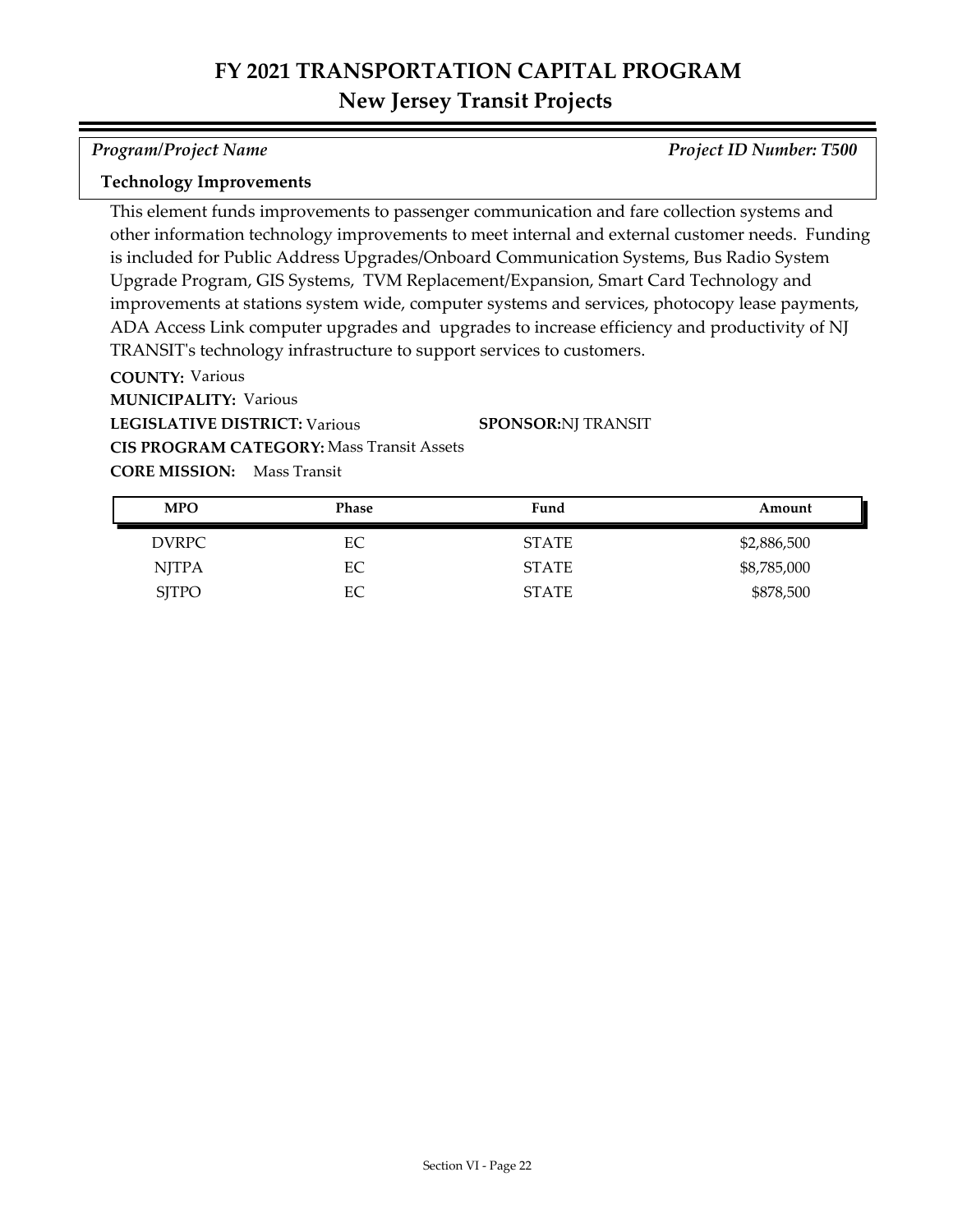*Program/Project Name Project ID Number: T42*

### **Track Program**

Funding is provided for an annual program of track rehabilitation including system wide replacement of life-expired ties and other rail improvements, right-of-way fencing, equipment necessary to maintain a state of good and safe repair, purchase of long lead-time materials for next construction season, maintenance-of-way work equipment, interlocking improvements, passing sidings and other improvements. Toll Credit will be used as the non-federal match. An explanation of toll credit can be found in the introduction section of the STIP.

**COUNTY:** Various **LEGISLATIVE DISTRICT:** Various **MUNICIPALITY: Various CIS PROGRAM CATEGORY:** Mass Transit Assets

**SPONSOR:** NJ TRANSIT

| <b>MPO</b>   | Phase      | Fund         | Amount      |
|--------------|------------|--------------|-------------|
| <b>DVRPC</b> | <b>ERC</b> | 20S-STATE    | \$468,800   |
| <b>DVRPC</b> | <b>ERC</b> | NJ TURNPIKE  | \$101,300   |
| <b>DVRPC</b> | ERC.       | <b>STATE</b> | \$431,000   |
| <b>NJTPA</b> | <b>ERC</b> | 20S-STATE    | \$7,432,000 |
| <b>NJTPA</b> | ERC.       | NJ TURNPIKE  | \$1,606,200 |
| <b>NJTPA</b> | ERC        | <b>STATE</b> | \$7,683,000 |
| <b>SJTPO</b> | ERC        | 20S-STATE    | \$99,200    |
| <b>SJTPO</b> | <b>ERC</b> | NJ TURNPIKE  | \$21,400    |
| <b>SJTPO</b> | <b>ERC</b> | <b>STATE</b> | \$103,000   |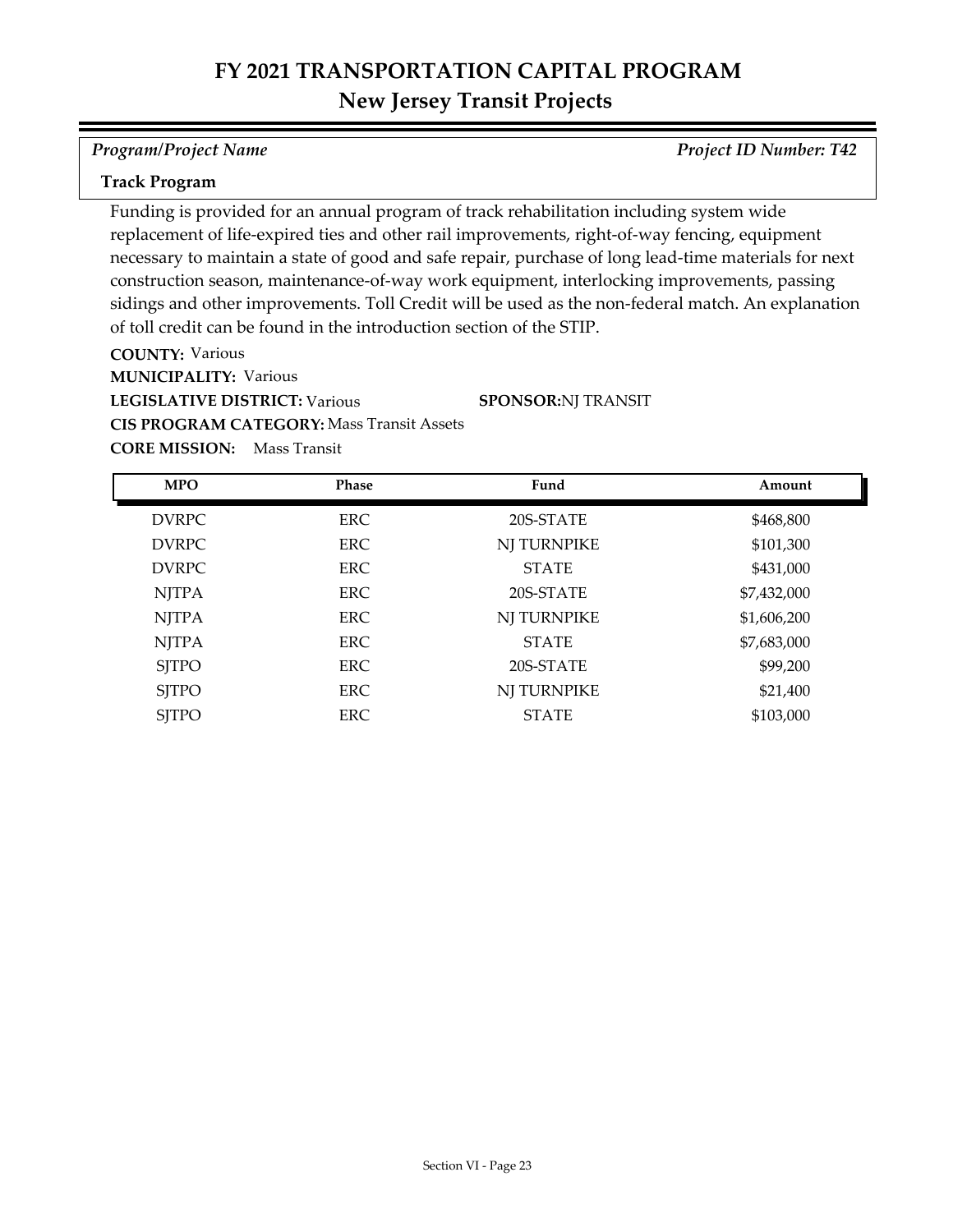### **Transit Enhancements/Transp Altern Prog (TAP)/Altern Transit Improv (ATI)**

Funding is provided for projects or project elements that are designed to enhance mass transportation service or use and are physically or functionally related to transit facilities as outlined in FTA Circular 9030.1E., including funding for a Statewide Bus Signs and Shelter Maintenance Upgrade Program and historic restoration of NJ TRANSIT facilities. There will be a cash match for Section 5312 funding only. Toll Credit will be used as the non-federal match. An explanation of toll credit can be found in the introduction section of the STIP.

**SPONSOR:** NJ TRANSIT

**COUNTY:** Various

**MUNICIPALITY: Various** 

**LEGISLATIVE DISTRICT:** Various

**CIS PROGRAM CATEGORY:** Mass Transit Assets

**CORE MISSION:** Mass Transit

| <b>MPO</b>   | <b>Phase</b> | Fund             | Amount       |
|--------------|--------------|------------------|--------------|
| <b>DVRPC</b> | <b>ERC</b>   | <b>SECT 5307</b> | \$2,246,527  |
| <b>DVRPC</b> | <b>ERC</b>   | <b>SECT 5337</b> | \$6,005,642  |
| <b>DVRPC</b> | <b>ERC</b>   | STP-TE           | \$230,000    |
| <b>NJTPA</b> | <b>ERC</b>   | <b>SECT 5307</b> | \$6,837,257  |
| <b>NJTPA</b> | <b>ERC</b>   | <b>SECT 5337</b> | \$18,278,043 |
| <b>NJTPA</b> | ERC.         | STP-TE           | \$700,000    |
| <b>SITPO</b> | <b>ERC</b>   | <b>SECT 5307</b> | \$683,725    |
| <b>SITPO</b> | ERC.         | <b>SECT 5337</b> | \$1,827,804  |
| <b>SJTPO</b> | ERC          | STP-TE           | \$70,000     |

*Program/Project Name Project ID Number: T210*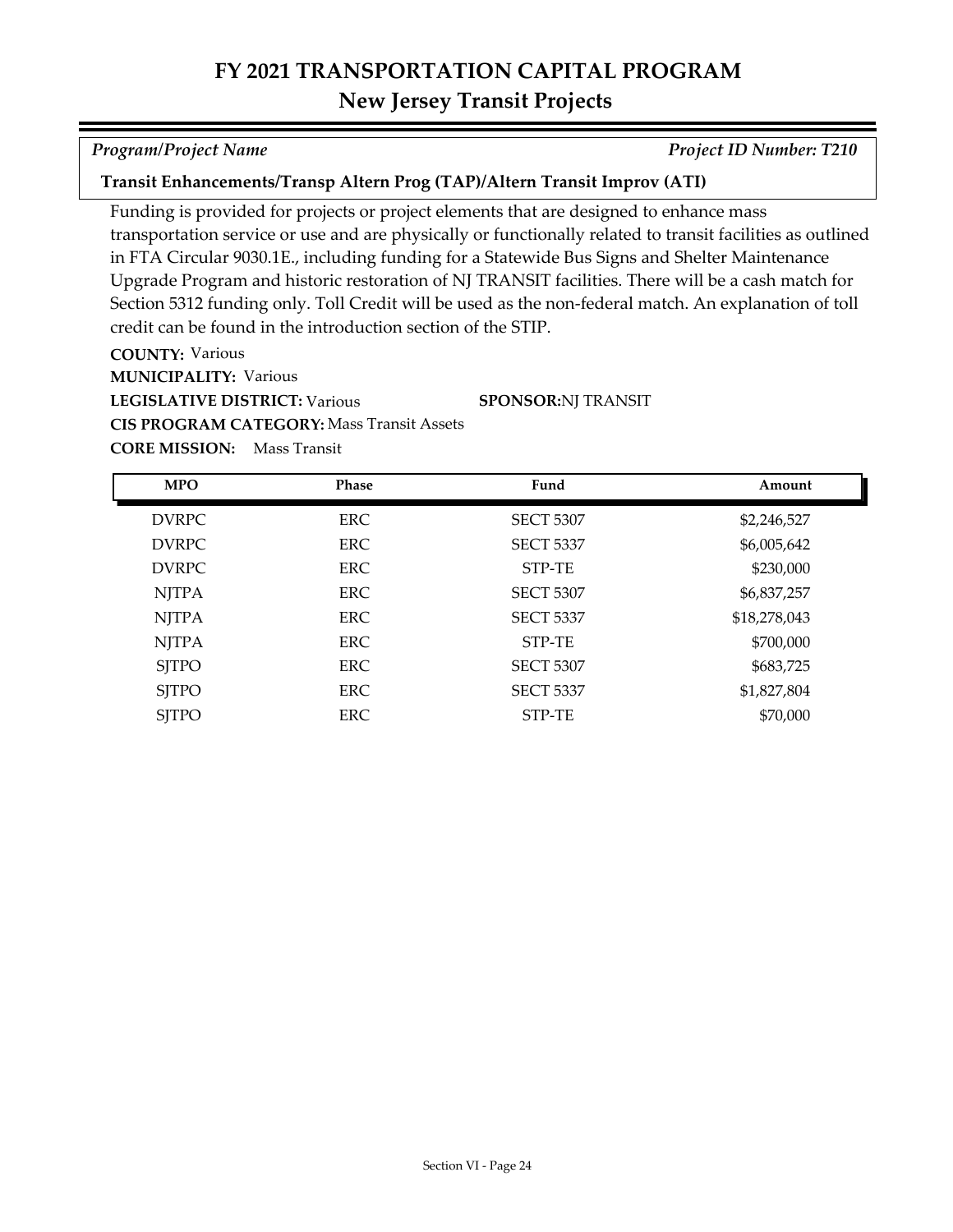*Program/Project Name Project ID Number: T300*

# **Transit Rail Initiatives**

This program provides funding for transit expansion projects, including River Line Glassboro-Camden Light Rail Improvements, new station construction, ferry program, fixed guideway improvements (Rail, Light Rail, BRT, and Ferry), and related vehicle and equipment acquisition. Also included are FTA new starts projects authorized under New Jersey Urban Core or SAFETEA-LU. Potential projects in this category include (in no rank order): Northern Branch Rail; HBLR Extension to Secaucus; HBLR Secaucus-Meadowlands Connector; Passaic-Bergen rail service on the NYS&W east of Hawthorne using Diesel Multiple Unit (DMU) passenger equipment; Restoration of commuter rail service on the NYS&W west of Hawthorne; Port Morris Improvements; West Shore-- Hoboken to West Haverstraw; NERL Elizabeth Segment from NJ TRANSIT'S Northeast Corridor Midtown Elizabeth Station to Newark Liberty International Airport via the Elizabeth Waterfront; Restoration of commuter rail service on the West Trenton line; River LINE LRT Capitol Extension; Second Phase of River LINE LRT/PATCO Extension; Glassboro-Camden Light Rail; Route 1 BRT, Second Phase of NERL (Newark Penn Station to Newark Liberty International Airport); Commuter rail extension in Monmouth and Ocean Counties; Lehigh Third Track Capacity Improvements; Extension of Cape May Seashore Line north to Hammonton (to Atlantic City Rail Line); Commuter Rail extension to Phillipsburg, improvements on the Atlantic City Rail Line, new rail station improvements such as Atlantic City Line/River LINE connection, Moynihan Station, Penn Station New York access improvements and platform extensions, Penn Station New York Central Concourse, Penn Station New York West End Concourse, E-yard expansion, Bus Rapid Transit Initiatives, Park and Rides and Smart Card Technology Program along with other new system wide, rail, bus, and light rail initiatives arising during the year. The narrative above governs how the state Transportation Trust Funds that are appropriated in the state budget to "Transit Rail Initiatives" can be used. The Transit Rail Initiatives project is a state funded effort that is displayed here only for information purposes in order to give a better understanding of total transportation funding. As shown below, there is no Federal funding allocated to the Transit Rail Initiatives project in the first four constrained years. In compliance with the state budget and the language above, state Transit Rail Initiatives funds will be used to advance the projects listed above, some of which are also authorized under Federal law, but not yet funded with Federal dollars. Funding is also provided to advance projects dependent on other non-federal (including private) funding, and/or state resources available beyond planned levels including but not limited to acquisition of properties and any items or services needed to support the acquisition.

**COUNTY:** Various **LEGISLATIVE DISTRICT:** Various **MUNICIPALITY: Various CORE MISSION:** Mass Transit **CIS PROGRAM CATEGORY:** Congestion Relief

**SPONSOR:**NJ TRANSIT